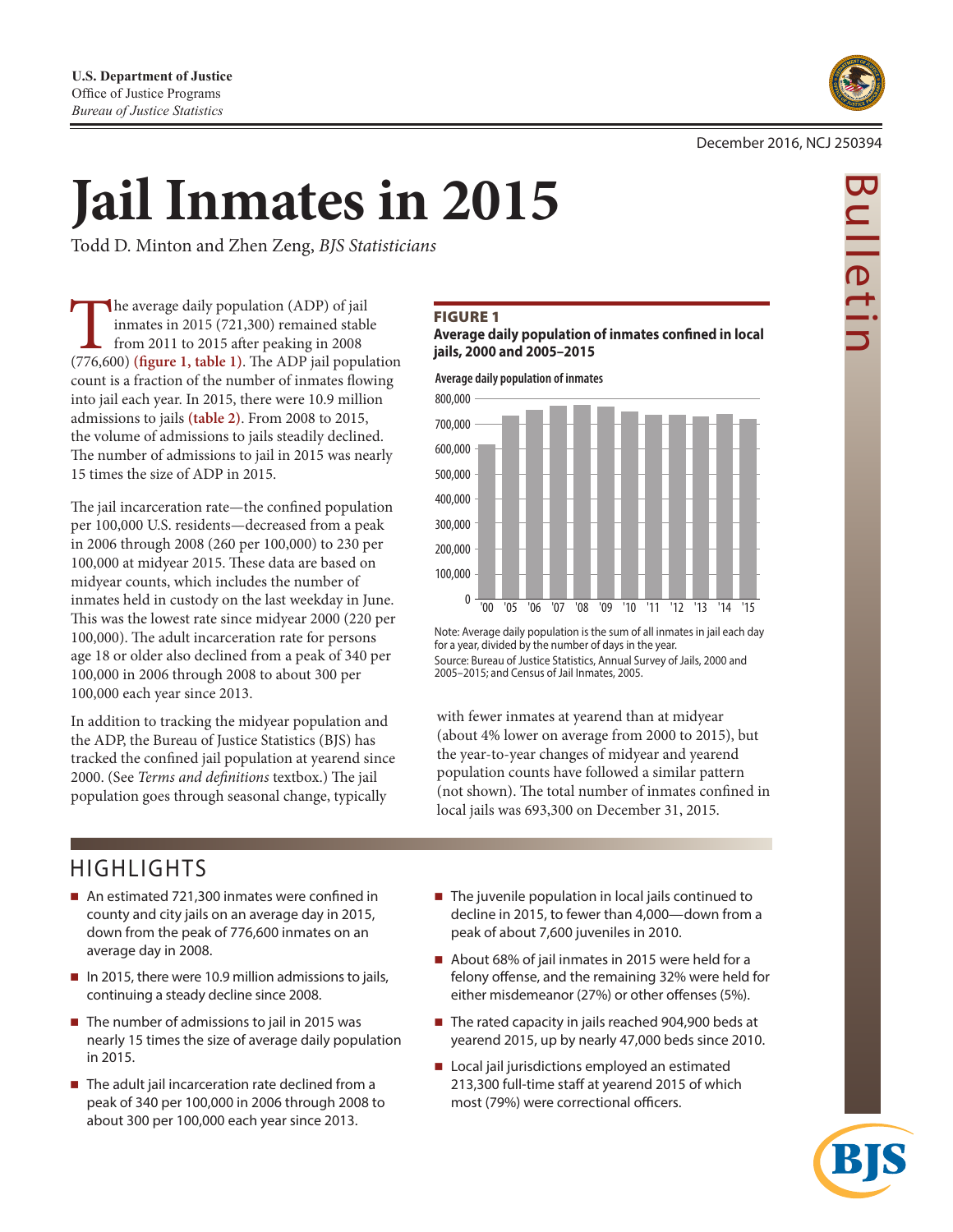## **Terms and definitions**

- *Adult incarceration rate*—The number of adult inmates held in the custody of local jails, per 100,000 U.S. residents age 18 or older.
- *Admissions*—Persons who are officially booked and housed in jails by formal legal document and the authority of the courts or some other official agency. Jail admissions include persons sentenced to weekend programs and those who are booked into the facility for the first time. Excluded from jail admissions are inmates reentering the facility after an escape, work release, medical appointment or treatment facility appointment, and bail and court appearances.
- *Average daily population*—The average is derived by the sum of inmates in jail each day for a year, divided by the number of days in the year.
- *Average annual change*—The mean average change across a 12-month period.
- *Calculating weekly jail turnover rate*—This rate is calculated by adding average weekly admissions and releases and dividing by the average daily population. See *Calculating weekly turnover rates* section for additional information.
- *Inmates confined at midyear*—The number of inmates held in custody on the last weekday in June.
- *Inmates confined at yearend*—The number of inmates held in custody on December 31. This number is typically smaller than the number of inmates confined at midyear.
- *Jail incarceration rate*—The number of inmates held in the custody of local jails, per 100,000 U.S. residents.
- **Percent of capacity occupied**—This percentage is calculated by taking the number of inmates (e.g. confined inmate population or average daily population) and dividing by the rated capacity.
- **Rated capacity**—The number of beds or inmates assigned by a rating official to a facility, excluding separate temporary holding areas.
- Releases—Persons released after a period of confinement (e.g., sentence completion, bail or bond releases, other pretrial releases, transfers to other jurisdictions, and deaths). Releases include those persons who have completed their weekend program and who are leaving the facility for the last time. Excluded from jail releases are temporary discharges, including work release, medical appointment or treatment center, court appearance, furlough, day reporting, and transfers to other facilities within the jail's jurisdiction.
- *Under jail supervision but not confined*—This classification includes all persons in community-based programs operated by a jail facility. These programs include electronic monitoring, house arrest, community service, day reporting, and work programs. The classification excludes persons on pretrial release and who are not in a community-based program run by the jail, as well as persons under supervision of probation, parole or other agencies, inmates on weekend programs, and inmates who participate in work release programs and return to the jail at night.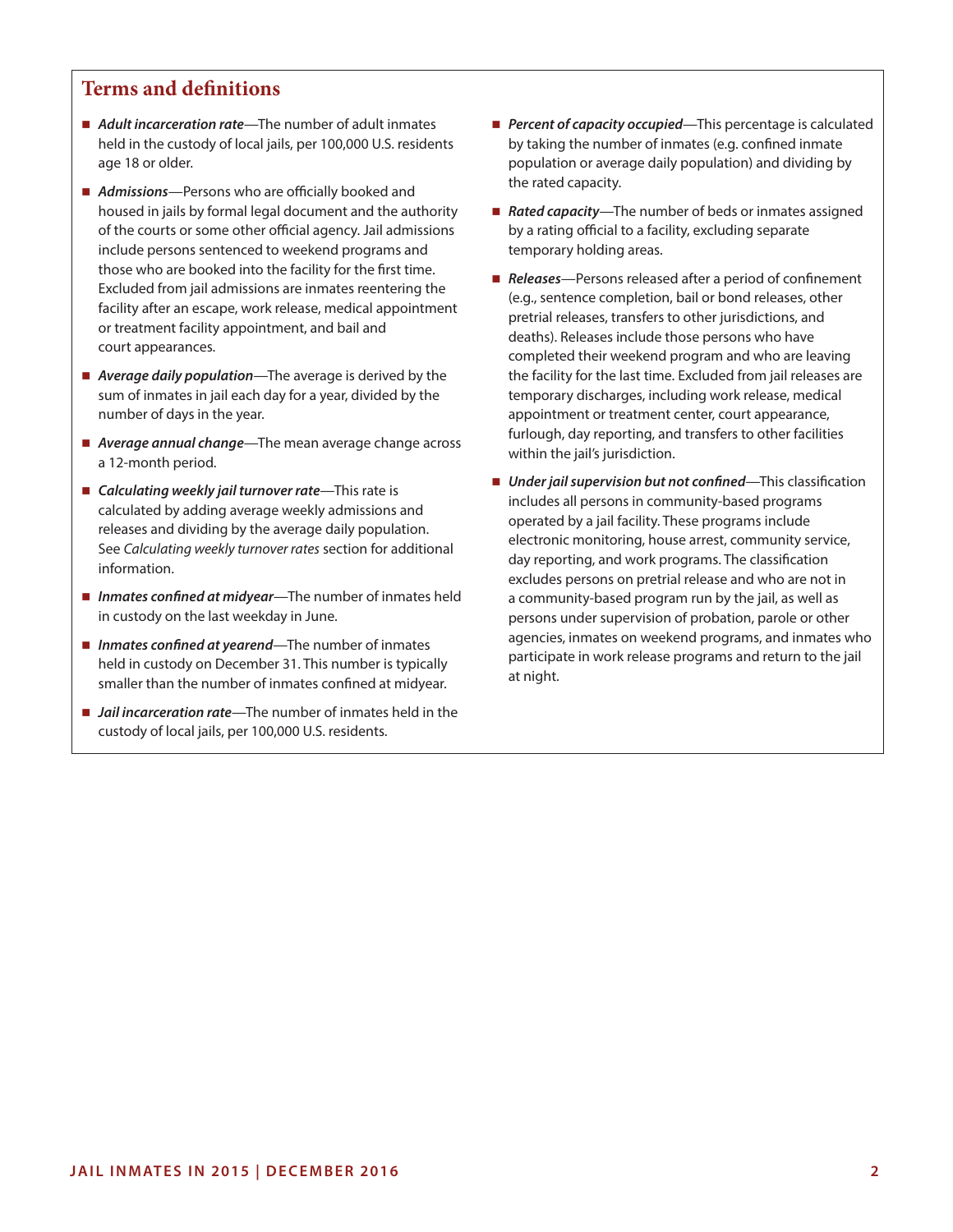## Table 1

## **Inmates confined in local jails, average daily population, and incarceration rates, midyear 2000 and 2005–2015; yearend 2015**

|                   |           | Confined inmates <sup>a</sup> |           | Average daily population <sup>b</sup> |                                      |                    |  |
|-------------------|-----------|-------------------------------|-----------|---------------------------------------|--------------------------------------|--------------------|--|
|                   |           | Year-to-year                  |           | Year-to-year                          | Jail incarceration rate <sup>c</sup> |                    |  |
| Year              | Total     | percent change                | Total     | percent change                        | <b>Adults and juveniles</b>          | <b>Adults only</b> |  |
| 2000              | 621,100** | 2.5%***                       | 618,300** | $1.7\%***$                            | 220                                  | 290                |  |
| 2005              | 747,500** | $4.7***$                      | 733,400   | $3.9***$                              | 250                                  | 330                |  |
| 2006              | 765,800** | $2.4***$                      | 755,300** | $3.0***$                              | 260                                  | 340                |  |
| 2007              | 780,200** | $1.9***$                      | 773,100** | $2.4***$                              | 260                                  | 340                |  |
| 2008              | 785,500** | 0.7                           | 776,600** | 0.4                                   | 260                                  | 340                |  |
| 2009              | 767,400** | $-2.3***$                     | 768,100** | $-1.1$                                | 250                                  | 330                |  |
| 2010              | 748,700** | $-2.4***$                     | 748,600** | $-2.5***$                             | 240                                  | 320                |  |
| 2011              | 735,600   | $-1.8$                        | 735,600   | $-1.7$                                | 240                                  | 310                |  |
| 2012              | 744,500   | 1.2                           | 737,400   | 0.2                                   | 240                                  | 310                |  |
| 2013              | 731,200   | $-1.8$                        | 731,400   | $-0.8$                                | 230                                  | 300                |  |
| 2014              | 744,600   | 1.8                           | 739,000   | 1.0                                   | 230                                  | 300                |  |
| 2015*             | 728,200   | $-2.2$                        |           |                                       | 230                                  | $\cdots$           |  |
| 2015 <sup>d</sup> | 693,300!  |                               | 721,300*  | $-2.4$                                |                                      |                    |  |

Note: Data are adjusted for nonresponse and rounded to the nearest 100 for confined inmates and average daily population. See appendix table 1 for standard errors. Starting in 2015, the Annual Survey Jails collects data on the number of inmates confined on the last weekday in June (midyear) and on December 31 (yearend).

…Not collected. : Not calculated.

! Not compared because the jail population goes through seasonal variation, typically with fewer inmates at yearend than at midyear.

\*Comparison year on confined inmates and average daily population.

\*\*Difference with comparison year is significant at the 95% confidence level.

\*\*\*Year-to-year change is significant at the 95% confidence level.

aUnless noted for a specific year, data are based on the number of inmates confined on the last weekday in June.

bSum of all inmates in jail each day for a year, divided by the number of days in the year.

cNumber of confined inmates per 100,000 U.S. residents. Adults are defined as persons age 18 or older, and juveniles are defined as persons age 17 or younger.

dData are based on the number of inmates confined on December 31, 2015.

Source: Bureau of Justice Statistics, Annual Survey of Jails, 2000 and 2006–2015; and Census of Jail Inmates, 2005.

#### Table 2

#### **Number of annual admissions to local jails, 1999 and 2007–2015**

| Year                  | <b>Estimated total number</b><br>of annual admissions <sup>a</sup> | Year-to-year<br>percent change |
|-----------------------|--------------------------------------------------------------------|--------------------------------|
| 1999                  | 11,400,000**                                                       |                                |
| 2007                  | 13,100,000**                                                       | ÷                              |
| 2008                  | 13,600,000**                                                       | 3.8%                           |
| 2009                  | 12,800,000**                                                       | $-5.9***$                      |
| 2010                  | 12,900,000**                                                       | 0.8                            |
| 2011                  | 11,800,000**                                                       | $-8.5***$                      |
| 2012                  | 11,600,000**                                                       | $-1.7$                         |
| 2013                  | 11,700,000                                                         | 0.9                            |
| 2014                  | 11,400,000**                                                       | $-2.6$                         |
| 2015*                 | 10,900,000                                                         | $-4.4***$                      |
| Average annual change |                                                                    |                                |
| 1999-2014             | $0.0\%$                                                            |                                |
| 2014-2015             | $-4.4***$                                                          |                                |

Note: Data are adjusted for nonresponse and rounded to the nearest 100,000. See appendix table 2 for standard errors.

: Not calculated.

\*Comparison year on annual admissions.

\*\*Difference with comparison year is significant at the 95% confidence level.

\*\*\*Year-to-year change is significant at the 95% confidence level.

<sup>a</sup>In 2015, the ASJ collected annual admissions. The 1999 Census of Jails and the 2007–2014 ASJ collected data on weekly admissions during the last week in June. The number of annual admissions was calculated by multiplying the weekly admissions by 365 days and dividing by 7 days.

Source: Bureau of Justice Statistics, Census of Jails, 1999; and Annual Survey of Jails (ASJ), 2007–2015.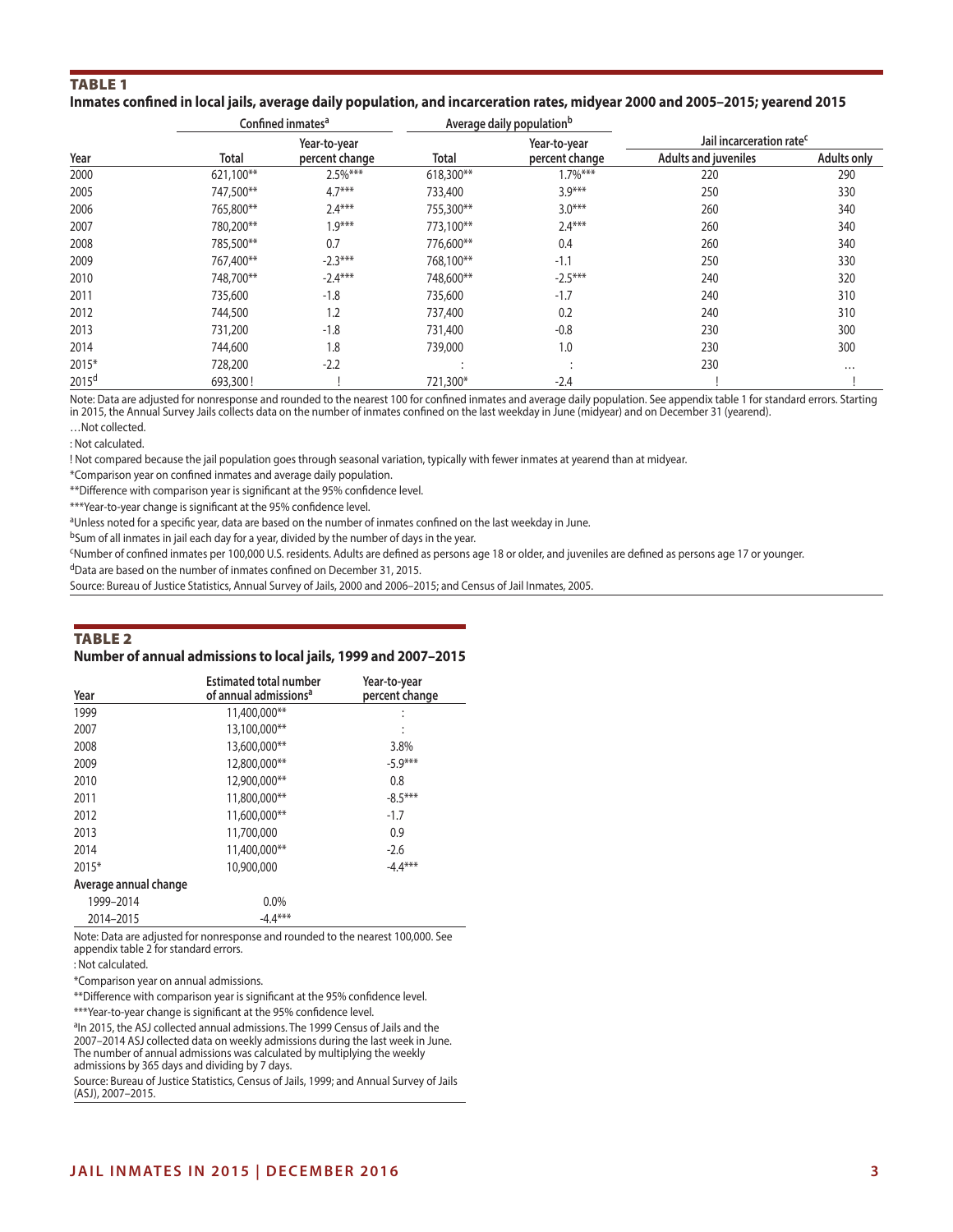## **Juvenile population in adult jails continued to decline**

The juvenile population (those age 17 or younger) in local jails continued to decline in 2015, to fewer than 4,000 inmates **(tables 3 and 4)**. This was down from a peak of about 7,600 juveniles in 2010. Since 2000, at least 8 in 10 juveniles held in local jails were on trial or awaiting trial in adult court.

While males accounted for at least 85% of the jail population each year since 2000, the female jail population grew from 11% of the total jail population in 2000 to more than 14% in 2013 and 2014. As a result, the female jail incarceration rate increased from about 50 per 100,000 female U.S. residents in 2000 to nearly 70 per 100,000 in 2014. The male incarceration rate remained relatively stable since 2000 (about 400 per 100,000 male U.S. residents) (not shown).

White inmates accounted for at least 47% of the jail population since 2013, up from 42% in 2000. Conversely, the percentage of black inmates held in local jails declined from about 40% in 2005 to 35% in 2014 and 2015. Hispanics represented about

15% of the jail population in 2014, unchanged since 2000. American Indian and Alaska Native inmates represented a small proportion (about 1%) of the jail population, but their number has nearly doubled since 2000.

## **Nearly 7 in 10 inmates were held in jail for a felony offense**

Since 2005, more than 60% of all jail inmates were awaiting court action on a current charge. About 4 in 10 inmates were sentenced offenders or convicted offenders awaiting sentencing. The growth in the overall jail inmate population since 2000 was due to the increase in the unconvicted population. Regardless of conviction status, about 68% of jail inmates in 2015 were held for a felony offense, and the remaining 32% were held for either misdemeanor (27%) or other offenses (5%) (not shown).

Table 3

## **Number of confined inmates in local jails, by characteristics, midyear 2000, 2005, and 2010–2014; yearend 2015**

|                                                               | Midyear   |           |           |           |           |           |         |              |
|---------------------------------------------------------------|-----------|-----------|-----------|-----------|-----------|-----------|---------|--------------|
| Characteristic                                                | 2000      | 2005      | 2010      | 2011      | 2012      | 2013      | 2014*   | Yearend 2015 |
| Total                                                         | 621,100** | 747,500   | 748,700   | 735,600   | 744,500   | 731,200   | 744,600 | 693,300!     |
| Sex                                                           |           |           |           |           |           |           |         |              |
| Male                                                          | 550,200** | 653,000** | 656,400** | 642,300   | 645,900   | 628,900   | 635,500 | 594,200!     |
| Female                                                        | 71,000**  | 94,600**  | 92,400**  | 93,300**  | 98,600**  | 102,400** | 109,100 | 99,100!      |
| Adult                                                         | 613,500** | 740,800   | 741,200   | 729,700   | 739,100   | 726,600   | 740,400 | 689,900!     |
| Male                                                          | 543,100** | 646,800** | 649,300** | 636,900   | 640,900   | 624,700   | 631,600 | 591,100!     |
| Female                                                        | 70,400**  | 94,000**  | 91,900**  | 92,800**  | 98,100**  | 101,900** | 108,800 | 98,800!      |
| Juvenile <sup>a</sup>                                         | $7,600**$ | $6,800**$ | $7,600**$ | 5,900**   | $5,400**$ | 4,600     | 4,200   | 3,500!       |
| Held as adult <sup>b</sup>                                    | $6,100**$ | 5,800**   | 5,600**   | 4,600**   | $4,600**$ | 3,500     | 3,700   | 3,200!       |
| Held as juvenile                                              | $1,500**$ | 1,000     | 1,900**   | 1,400     | 900       | 1,100     | 500     | 300!         |
| Race/Hispanic origin <sup>c</sup>                             |           |           |           |           |           |           |         |              |
| White                                                         | 260,500** | 331,000** | 331,600** | 329,400** | 341,100   | 344,900   | 352,800 | 335,100!     |
| Black/African American                                        | 256,300   | 290,500** | 283,200** | 276,400** | 274,600   | 261,500   | 263,800 | 243,400!     |
| Hispanic/Latino                                               | 94,100**  | 111,900   | 118,100** | 113,900   | 112,700   | 107,900   | 110,600 | 99,000!      |
| American Indian/<br>Alaska Native <sup>d</sup>                | 5,500**   | 7,600**   | 9,900     | 9,400     | 9,300     | 10,200    | 10,400  | 8,600!       |
| Asian/Native Hawaiian/<br>Other Pacific Islander <sup>d</sup> | 4,700**   | 5,400**   | $5,100**$ | 5,300**   | 5,400     | $5,100**$ | 6,000   | 5,800!       |
| Two or more races                                             | .         | 1,000     | 800       | 1,200     | $1,500**$ | $1,600**$ | 1,000   | 1,500!       |
| Conviction status <sup>d,e</sup>                              |           |           |           |           |           |           |         |              |
| Convicted                                                     | 271,300   | 284,400   | 291,300** | 289,600** | 293,100** | 278,000   | 277,100 | 258,800!     |
| Unconvicted                                                   | 349,800** | 463,200   | 457,400   | 446,000** | 451,400** | 453,200   | 467,500 | 434,600!     |

Note: Data are adjusted for nonresponse and rounded to the nearest 100. Detail may not sum to total due to rounding. Midyear estimates are based on the number of inmates confined on the last weekday in June, and yearend estimates are based on the number of inmates confined on December 31. In 2015, the ASJ collected characteristic data at yearend but did not collect details for midyear 2015. See appendix table 3 for standard errors. See *Jail Inmates at Midyear 2014* for years 2006–2009. …Not collected.

! Not compared because the jail population goes through seasonal variation, typically with fewer inmates at yearend than at midyear.

\*Comparison year for each characteristic.

\*\*Difference with comparison year is significant at the 95% confidence level.

aPersons age 17 or younger.

bIncludes juveniles who were tried or awaiting trial as adults.

cExcludes persons of Hispanic or Latino origin, unless specified.

<sup>d</sup>Reports prior to 2014 combined American Indians and Alaska Natives and Asians, Native Hawaiians, and Other Pacific Islanders into an other race category.

eIncludes juveniles who were on trial or awaiting trial as adults.

Source: Bureau of Justice Statistics, Annual Survey of Jails (ASJ), 2000, 2005, and 2010–2015; and Census of Jail Inmates, 2005.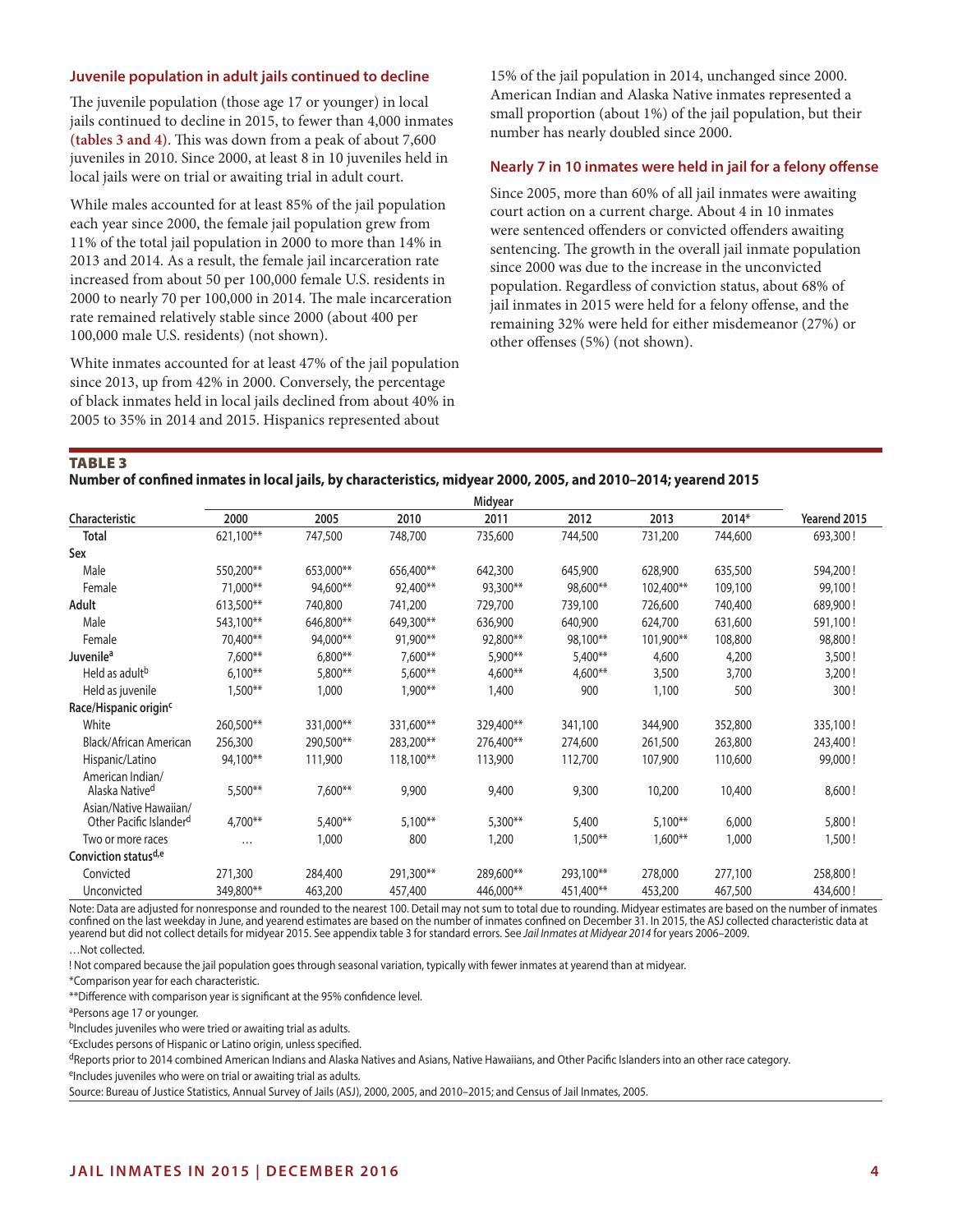## TABLE<sub>4</sub>

## **Percent of confined inmates in local jails, by characteristics, midyear 2000, 2005, and 2010–2014; yearend 2015**

| 2000       | 2005       | 2010       | 2011       | 2012       | 2013      | 2014* | Yearend 2015 |
|------------|------------|------------|------------|------------|-----------|-------|--------------|
|            |            |            |            |            |           |       |              |
| 88.6%**    | 87.3%**    | 87.7%**    | 87.3%**    | 86.8%**    | 86.0%**   | 85.3% | 85.7%!       |
| $11.4***$  | $12.7***$  | $12.3***$  | $12.7***$  | $13.2***$  | $14.0**$  | 14.7  | 14.3!        |
| 98.8%**    | 99.1%**    | 99.0%**    | 99.2%**    | 99.3%**    | 99.4%     | 99.4% | 99.5%!       |
| $87.4***$  | $86.5***$  | $86.7**$   | $86.6***$  | $86.1***$  | $85.4***$ | 84.8  | 85.2!        |
| $11.3***$  | $12.6***$  | $12.3***$  | $12.6***$  | $13.2***$  | $13.9**$  | 14.6  | 14.3!        |
| $1.2\%$ ** | $0.9\%$ ** | $1.0\%$ ** | $0.8\%$ ** | $0.7\%$ ** | 0.6%      | 0.6%  | $0.5%$ !     |
| $1.0***$   | $0.8**$    | $0.8**$    | $0.6***$   | $0.6***$   | 0.5       | 0.5   | 0.5!         |
| $0.2***$   | $0.1***$   | $0.3***$   | $0.2**$    | $0.1***$   | $0.1***$  | 0.1   | --           |
|            |            |            |            |            |           |       |              |
| 41.9%**    | 44.3%**    | 44.3%**    | 44.8%**    | 45.8%**    | 47.2%     | 47.4% | 48.3%!       |
| $41.3**$   | 38.9**     | $37.8**$   | $37.6***$  | $36.9**$   | 35.8      | 35.4  | 35.1!        |
| 15.2       | 15.0       | $15.8***$  | 15.5       | 15.1       | 14.8      | 14.9  | 14.3!        |
| $0.9***$   | $1.0***$   | 1.3        | 1.3        | 1.2        | 1.4       | 1.4   | 1.2!         |
| 0.8        | $0.7***$   | $0.7**$    | $0.7**$    | 0.7        | $0.7**$   | 0.8   | 0.8!         |
|            | 0.1        | 0.1        | 0.2        | 0.2        | $0.2**$   | 0.1   | 0.2!         |
|            |            |            |            |            |           |       |              |
| 44.0%**    | 38.0%      | 38.9%**    | 39.4%**    | 39.4%**    | 38.0%     | 37.2% | 37.3%!       |
| $56.0**$   | 62.0       | $61.1**$   | $60.6**$   | $60.6**$   | 62.0      | 62.8  | 62.7!        |
|            |            |            |            | Midyear    |           |       |              |

Note: Percentages are based on the total number of confined inmates in table 3. Detail may not sum to total due to rounding. Midyear estimates are based on the number of inmates confined on the last weekday in June, and yearend estimates are based on the number of inmates confined on December 31. In 2015, the ASJ collected characteristic data at yearend. See appendix table 4 for standard errors. See *Jail Inmates at Midyear 2014* for years 2006–2009.

--Less than 0.05%.

…Not collected.

! Not compared because the jail population goes through seasonal change, typically with fewer inmates at yearend than at midyear.

\*Comparison year for each characteristic.

\*\*Difference with comparison year is significant at the 95% confidence level.

aPersons age 17 or younger.

 $b$ Includes juveniles who were tried or awaiting trial as adults.

cExcludes persons of Hispanic or Latino origin, unless specified.

dReports prior to 2014 combined American Indians and Alaska Natives and Asians, Native Hawaiians, and Other Pacific Islanders into an other race category.

eIncludes juveniles who were tried or awaiting trial as adults.

Source: Bureau of Justice Statistics, Annual Survey of Jails (ASJ), 2000, 2005, and 2010–2015; and Census of Jail Inmates, 2005.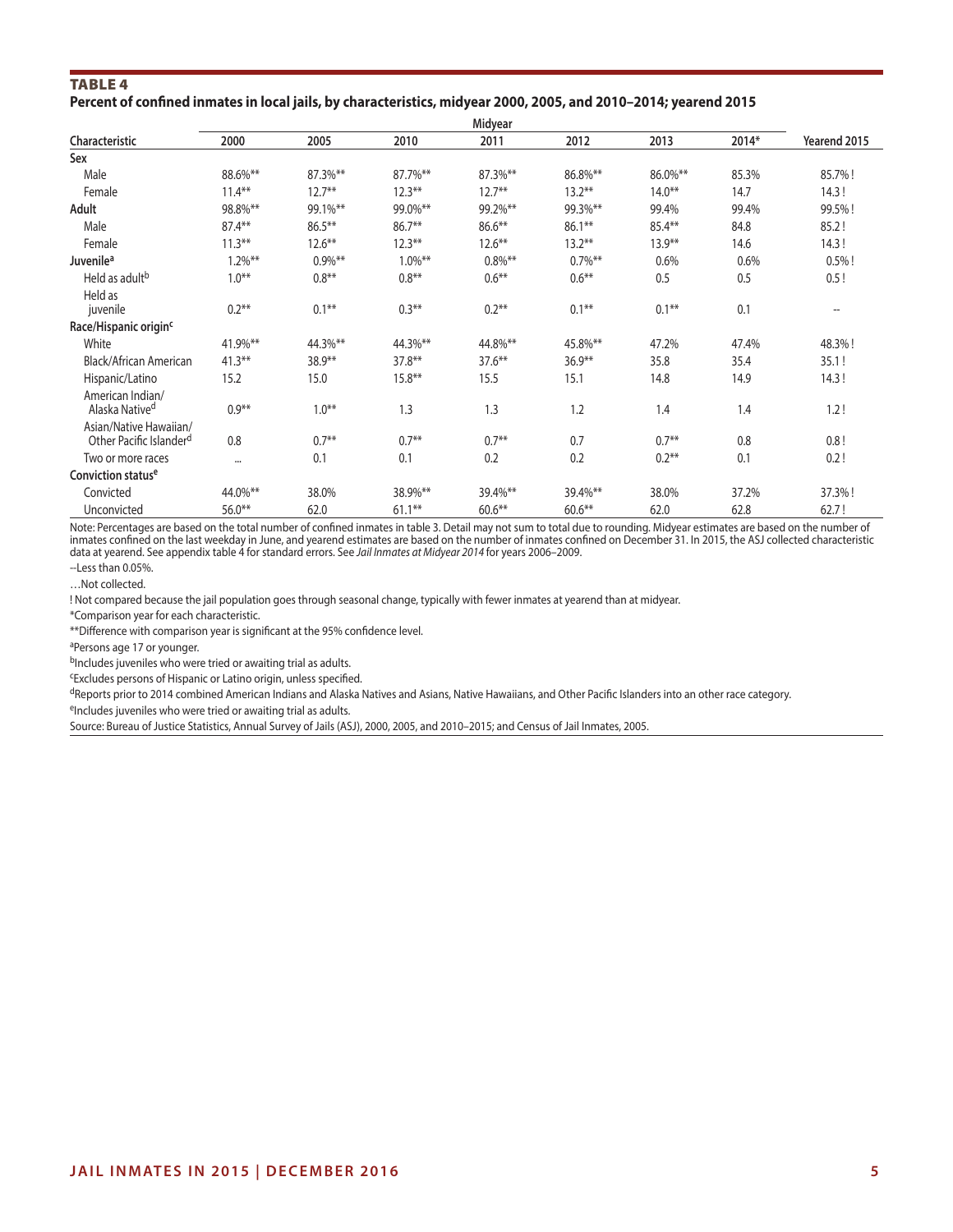## **Jail jurisdictions with 2,500 or more inmates held 21% of the population in 2015, down from 25% in 2014**

Large jail jurisdictions with 2,500 or more inmates held 21% of the population in 2015, down from 25% in 2014 nationwide **(table 5)**. In 2015, 1 in 5 inmates were held in 30 jail jurisdictions with an ADP of 2,500 or more inmates (not shown). Jail jurisdictions with 100–249 average daily population held 14% of inmates in 2015, up from 12% in 2014. In comparison, jail jurisdictions with an ADP of under 100 held less than 10% of the inmate population, but accounted for more than half of all jail jurisdictions in 2014 (57%) and 2015 (56%) (not shown). While the mean ADP of all jail jurisdictions decreased from 269 to 253 inmates between 2014 and 2015, the ADP within jail size categories remained stable.

## **Bed space increased between 2008 and 2015, while jail population decreased**

The rated capacity in jails reached 904,900 beds at yearend 2015, up nearly 47,000 beds since 2010. **(figure 2, table 6)**. Jail capacity grew at an annual rate of nearly 2% between midyear 2000 and yearend 2015. The rated capacity is the maximum number of beds or inmates allocated to each jail facility by a rating official, excluding separate temporary holding areas. While the jail population and rated capacity increased at similar rates from 2000 through 2008, the growth rates have diverged since 2008. The ADP declined by 7% from 2008 to 2015, while the rated capacity increased by 9%.

## Table 5

#### **Mean and proportion of the average daily jail population, by size of jurisdiction, 2014 and 2015**

|                                |         | Mean ADP <sup>a</sup> | Percent of total ADP |       |
|--------------------------------|---------|-----------------------|----------------------|-------|
| Jurisdiction size <sup>b</sup> | 2014    | 2015*                 | 2014                 | 2015* |
| Total                          | $269**$ | 253                   | 100%                 | 100%  |
| 49 or fewer                    | 20      | 22                    | 2.8                  | 3.4   |
| $50 - 99$                      | 72      | 72                    | 4.9                  | 4.9   |
| 100-249                        | 162     | 162                   | $11.6***$            | 14.1  |
| 250-499                        | 346     | 354                   | 14.6                 | 14.5  |
| 500-999                        | 702     | 695                   | 18.2                 | 18.2  |
| 1,000-2,499                    | 1,444   | 1,423                 | 23.1                 | 24.1  |
| 2,500 or more                  | 5,109   | 4.942                 | $24.8**$             | 20.8  |

Note: See appendix table 5 for standard errors.

\*Comparison year for jurisdiction size.

\*\*Difference with comparison year is significant at the 95% confidence level.

aSum of all inmates in jail each day for a year, divided by the number of days in the year.

bFor 2014, the jurisdiction size was based on the ADP during the 12-month period ending June 30, 2014. For 2015, the jurisdiction size was based on the ADP during the 12-month period ending December 31, 2015.

Source: Bureau of Justice Statistics, Annual Survey of Jails, 2014–2015.

Since peaking in 2007 at 95%, the percentage of occupied capacity on an average day (the ratio of ADP in a year to rated capacity) declined to 80% by yearend 2015. Combined, jail jurisdictions holding under 100 inmates reported the lowest occupied capacity (between 55% and 71%) compared to jail jurisdictions holding 100 inmates or more (between 80% and 86%) **(table 7)**. In 2014 and 2015, about 80% of jail jurisdictions were operating at less than 100% of their capacity. The percentage of jail jurisdictions operating at more than 100% of their capacity ranged from 4% of jail jurisdictions with an ADP of 49 or fewer inmates to 24% of jail jurisdictions with an ADP of 1,000 to 2,499 inmates.

#### FIGURE 2

## **Midyear custody population, average daily population, and rated capacity in local jails, 2000–2015**



<sup>a</sup>Maximum number of beds or inmates assigned by a rating official to a facility, excluding separate temporary holding areas.

bNumber of inmates held on the last weekday in June.

<sup>c</sup>Sum of all inmates in jail each day for a year, divided by the number of days in the year.

Source: Bureau of Justice Statistics, Annual Survey of Jails, 2000–2004 and 2006–2015; and Census of Jail Inmates, 2005.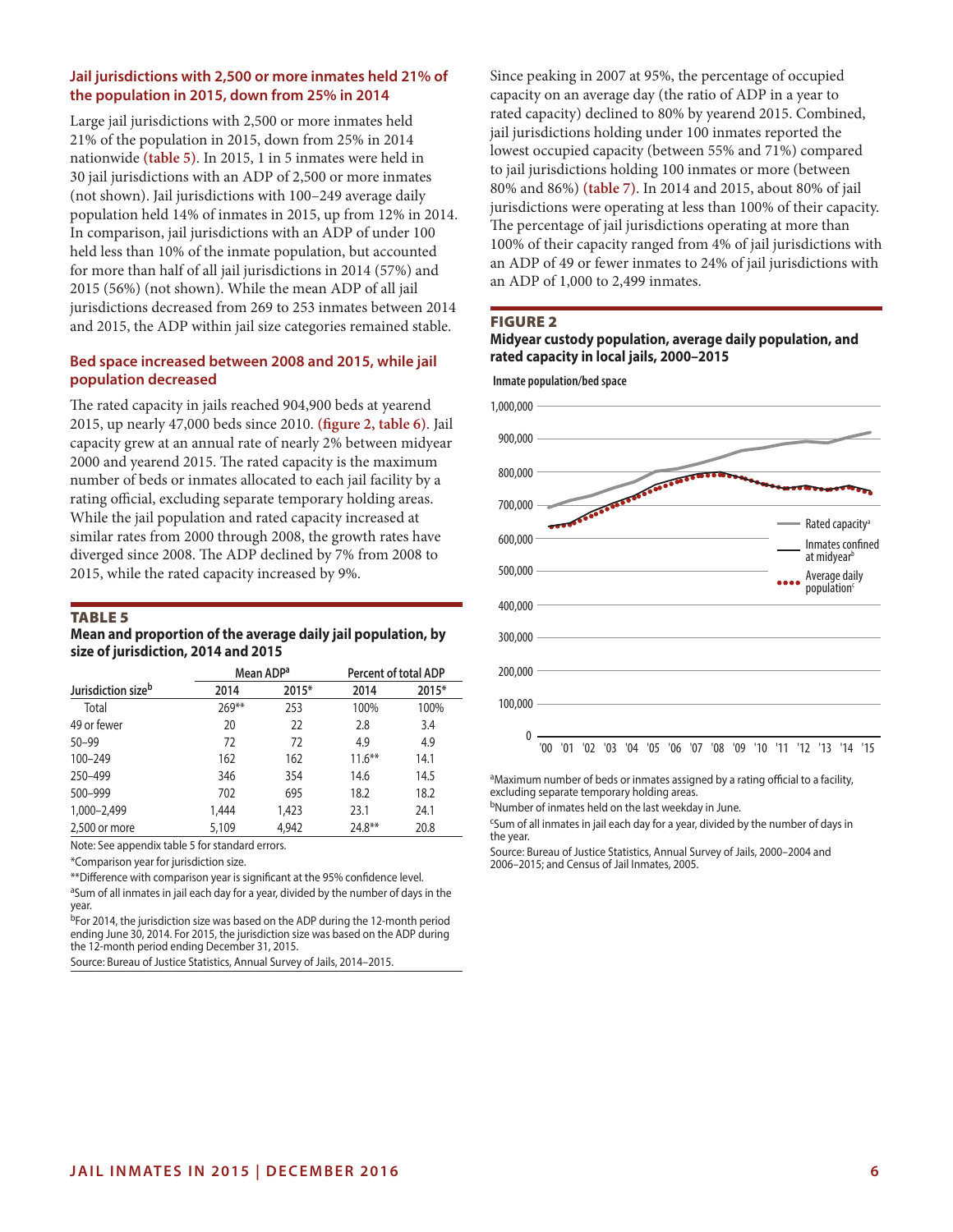## TABLE<sub>6</sub>

## **Rated capacity of local jails and percent of capacity occupied, 2000 and 2005–2015**

**Yeard Rated capacityc Year-to-year percent Confined 1-day populationd** Average daily population<sup>e</sup> 2000 677,800\*\* 3.9%\*\*\* 92.0%\*\* 91.2%\*\*  $787,000^{**}$   $787,000^{**}$   $4.1^{***}$   $95.0^{**}$   $95.0^{**}$   $93.2^{**}$  $795,000^{**}$  and  $795,000^{**}$  and  $795,000^{**}$  and  $795,000^{**}$  and  $795,000^{**}$  and  $795,000^{**}$  and  $795,000^{**}$  and  $795,000^{**}$  and  $795,000^{**}$  and  $795,000^{**}$  and  $795,000^{**}$  and  $795,000^{**}$  and  $795,000^{**}$  and 2007 810,500\*\* 2.0\*\*\* 96.3\*\* 95.4\*\* 2008 828,700\*\* 2.2\*\*\* 94.8\*\* 93.7\*\*  $849,900^{**}$   $849,900^{**}$   $2.6^{***}$   $90.3^{**}$   $90.3^{**}$   $90.4^{**}$  $2010$  87.3\*\* 87.3\*\* 87.3\*\* 87.3\*\* 87.3\*\* 87.3\*\* 87.3\*\* 87.3\*\* 87.3\*\* 87.3\* 87.3\* 87.3\* 87.3\* 87.3\* 87.3\* 87.3\* 87.3\* 87.3\* 87.3\* 87.3\* 87.3\* 87.3\* 87.3\* 87.3\* 87.3\* 87.3\* 87.3\* 87.3\* 87.3\* 87.3\* 87.3\* 87.3\* 87.3\* 87.3\* 8 2011 870,400 1.5 84.5 84.5 2012 877,400 0.8 84.9 84.0 2013 872,900 -0.5 83.8 83.8 2014\* 890,500 2.0 83.6 83.0  $2015$ <sup>f</sup> 2015<sup>f</sup> 2012 1.6 2015<sup>f</sup> 2021 2015<sup>f</sup> 2021 2015<sup>f</sup> 2021 2015<sup>f</sup> 2021 2015<sup>f</sup> 2021 2015 Change in rated capacity

**Percent of capacity occupied based onb—**

Average annual change, 2000–2015 1.9%

Note: Data are adjusted for nonresponse and rounded to the nearest 100. See appendix table 6 for standard errors.

! Not compared because the jail population goes through seasonal change, typically with fewer inmates at yearend than at midyear.

\*Comparison year on rated capacity and percent of capacity occupied.

\*\*Difference with comparison year is significant at the 95% confidence level.

\*\*\*Year-to-year change is significant at the 95% confidence level.

aIncrease or reduction in the number of beds during the 12 months ending midyear of each year. Number and percentage change for 2000 are calculated using the rated capacity of 652,321 for 1999.

bBased on the inmate population divided by the rated capacity.

cMaximum number of beds or inmates assigned by a rating official to a facility, excluding separate temporary holding areas.

dData are based on the number of inmates confined on the last weekday in June except for 2015 which was based on December 31, 2015.

eSum of all inmates in jail each day for a year, divided by the number of days in the year.

f Data are based on the rated capacity for December 31, 2015.

Source: Bureau of Justice Statistics, Annual Survey of Jails, 2000 and 2006–2015; and Census of Jail Inmates, 2005.

#### Table 7

#### **Percent of jail capacity occupied based on average daily population, by size of jurisdiction, 2014 and 2015**

|                   |          | Percent of capacity occupied | Percent of jail jurisdictions<br>operating over 100% of<br>capacity |       |  |
|-------------------|----------|------------------------------|---------------------------------------------------------------------|-------|--|
| Jurisdiction size | 2014     | 2015*                        | 2014                                                                | 2015* |  |
| Total             | 83.0%**  | 79.7%                        | 12.8%                                                               | 12.0% |  |
| 49 or fewer       | 57.3     | 55.3                         | 3.8                                                                 | 4.1   |  |
| $50 - 99$         | 68.0     | 71.3                         | 11.7                                                                | 12.3  |  |
| 100-249           | 78.7**   | 83.7                         | 20.2                                                                | 18.9  |  |
| 250-499           | 83.3     | 80.1                         | 21.0                                                                | 17.9  |  |
| 500-999           | 84.1**   | 79.2                         | 19.6                                                                | 17.6  |  |
| 1,000-2,499       | 88.8**   | 85.8                         | $28.9**$                                                            | 24.1  |  |
| 2,500 or more     | $87.0**$ | 79.5                         | $22.9**$                                                            | 17.4  |  |

Note: The average daily population (ADP) is divided by the rated capacity. For 2014, the jurisdiction size was based on the ADP during the 12-month period ending June 30, 2014. For yearend 2015, the jurisdiction size is based on the ADP during the 12-month period ending December 31, 2015. See appendix table 7 for standard errors.

\*Comparison year for jurisdiction size.

\*\*Difference with comparison year is significant at the 95% confidence level. Source: Bureau of Justice Statistics, Annual Survey of Jails, 2014–2015.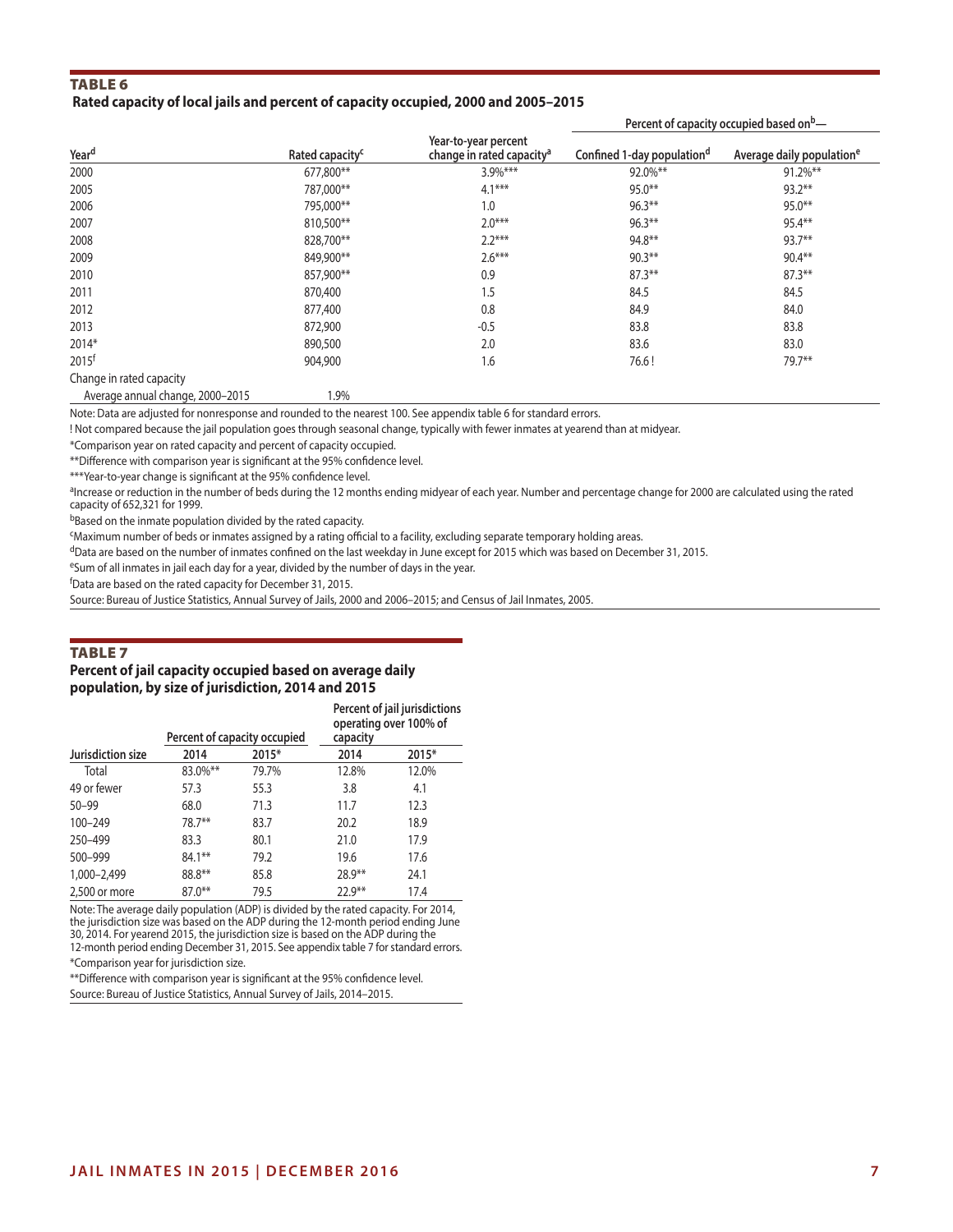## **The smallest jail jurisdictions turn over inmates three times faster than the largest jails**

For the smallest jail jurisdictions (49 or fewer inmates), the number of admissions to their jails was 37 times the size of the ADP in 2015 **(table 8)**. The smallest jails accounted for less than 10% of all jail admission in 2014 and 2015, and large jails (1,000 or more) accounted for more than a third of all admissions. The smallest jails weekly turnover rate (140%) was three times that of the largest jail jurisdictions with an ADP of 2,500 or more inmates (42%). The smallest jails also maintained the lowest capacity occupied at 55%. A higher inmate turnover rate indicates a shorter length of stay in jail and is associated with an increased burden by jurisdictions to process admissions and releases.

## **Jail staff supervised an additional 57,100 persons in various community programs outside of jail**

In addition to the confined jail population at yearend 2015, jail authorities also supervised 57,100 persons in various programs outside of the jail, including electronic monitoring, home detention, day reporting, community service, treatment programs, and other pretrial and work programs. On average, jails supervised an estimated 66,000 nonconfined persons each year between 2000 and 2015 **(table 9)**.

## Table 8

## **Average daily jail population, admissions, and turnover rate, by size of jurisdiction, 2014 and 2015**

|                                | <b>ADP</b> <sup>a</sup> | <b>Estimated number</b> | of annual admissions | Weekly turnover rate <sup>b</sup> |           |       |
|--------------------------------|-------------------------|-------------------------|----------------------|-----------------------------------|-----------|-------|
| Jurisdiction size <sup>c</sup> | 2014                    | 2015*                   | 2014 <sup>d</sup>    | $2015*e$                          | 2014      | 2015* |
| Total                          | 739,000                 | 721,300                 | 11,400,000**         | 10,900,000                        | 58.1%     | 57.0% |
| 49 or fewer                    | 20,600                  | 24,300                  | 653,800**            | 902,000                           | 119.0     | 139.6 |
| $50 - 99$                      | 36,500                  | 35,000                  | 899,800              | 694,200                           | 88.0      | 73.9  |
| 100-249                        | 85,400**                | 101,100                 | 1,588,600            | 1,820,300                         | 69.9      | 67.4  |
| 250-499                        | 107,700                 | 105,000                 | 1,864,100            | 1,716,600                         | 65.0      | 62.2  |
| 500-999                        | 134,500                 | 131,600                 | 1,940,100            | 1,857,600                         | 54.5      | 53.6  |
| 1,000–2,499                    | 170,900                 | 173,900                 | 2,327,800            | 2,200,800                         | $52.5***$ | 48.6  |
| 2,500 or more                  | 183,400**               | 150,100                 | 2,141,200**          | 1,661,700                         | 43.7      | 41.8  |

Note: Data are adjusted for nonresponse and rounded to the nearest 100. Detail may not sum to total due to rounding. See appendix table 8 for standard errors. \*Comparison year for jurisdiction size.

\*\*Difference with comparison year is significant at the 95% confidence level.

<sup>a</sup>Sum of all inmates in jail each day for a year, divided by the number of days in the year.

<sup>b</sup>Calculated by adding weekly admissions and releases, dividing by the average daily population (ADP). To calculate weekly admissions for 2015, the annual number of admissions was divided by the number of weeks in 2015.

cFor 2014, the jurisdiction size was based on the ADP during the 12-month period ending June 30, 2014. For 2015, the jurisdiction size is based on the ADP during the 12-month period ending December 31, 2015, the first year in the current ASJ sample.

 $d$ The 2014 ASJ collected data on weekly admissions during the last week in June. The number of annual admissions was calculated by multiplying the weekly admissions by 365 days and dividing by 7 days. See *Methodology* for more detail on estimation procedures.<br><sup>e</sup>Starting in 2015, the ASJ collects annual admissions.

Source: Bureau of Justice Statistics, Annual Survey of Jails (ASJ), 2014–2015.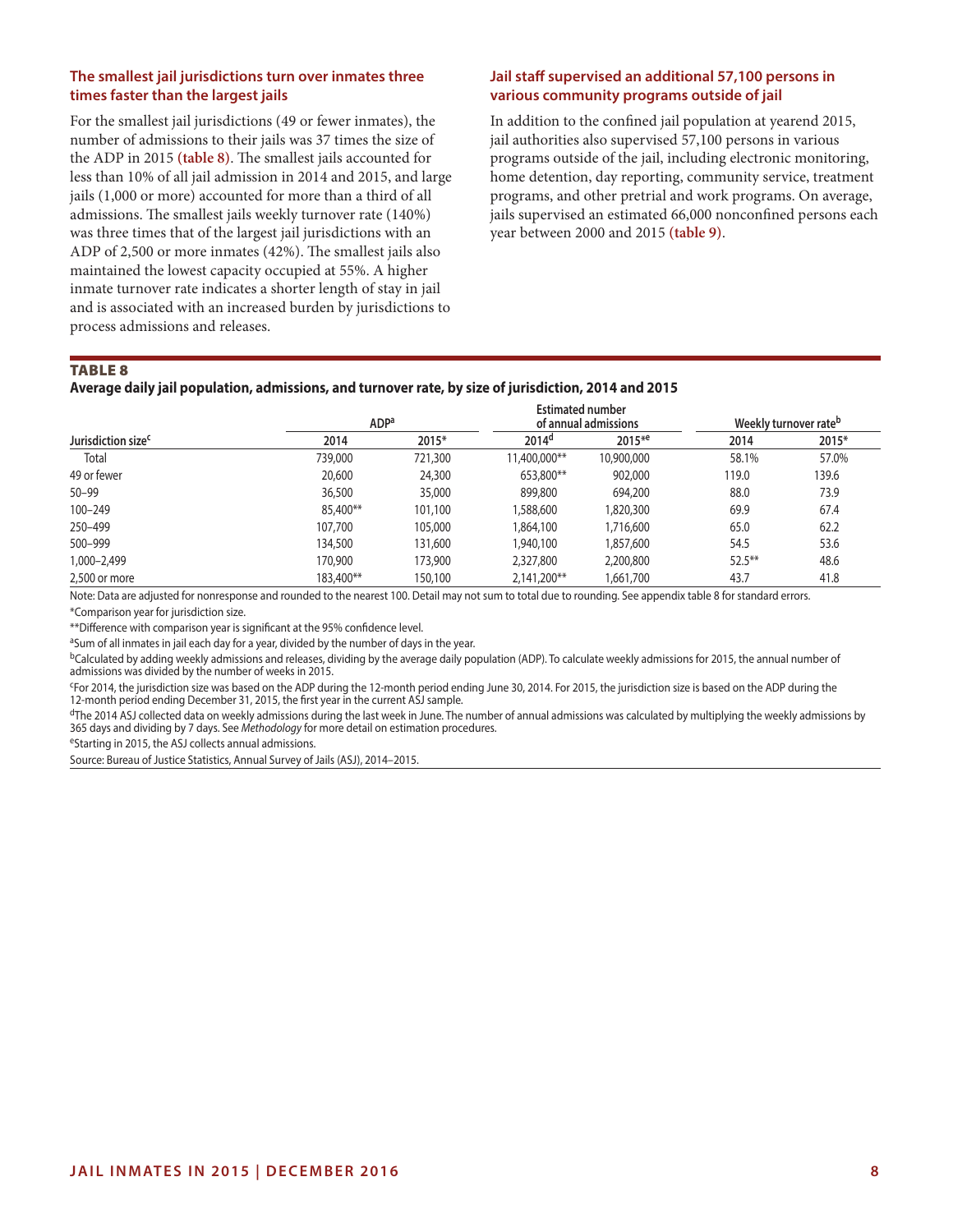Local jail jurisdictions employed an estimated 213,300 full-time staff at yearend 2015 **(table 10)**. Similar to 2013, most (79%) of the facility staff were correctional officers, including deputies, monitors, and other custody staff who spend more than 50% of their time with the incarcerated population. About 21% of the staff consisted of administrators, clerical and maintenance staff, educational staff, professional and technical

#### **TABLE 9**

**Persons under jail supervision, by confinement status, 2000 and 2006–2015**

| Year              | Total     | Held in jail <sup>a</sup> | Supervised outside<br>of a jail facility <sup>b</sup> |
|-------------------|-----------|---------------------------|-------------------------------------------------------|
| 2000              | 687,000** | 621,100**                 | 65,900                                                |
| 2006              | 826,000   | 765,800**                 | 60,200                                                |
| 2007              | 848,400** | 780,200**                 | 68,200                                                |
| 2008              | 858,400** | 785,500**                 | 72,900**                                              |
| 2009              | 837,600** | 767,400**                 | 70,200**                                              |
| 2010              | 809,400   | 748,700                   | 60,600                                                |
| 2011              | 798,400   | 735,600                   | 62,800                                                |
| 2012              | 808,600   | 744,500                   | 64,100                                                |
| 2013              | 790,600   | 731,200                   | 59,400                                                |
| 2014*             | 808,100   | 744,600                   | 63,500                                                |
| 2015 <sup>c</sup> | 750,500!  | 693,300!                  | 57,100!                                               |

Note: Data are adjusted for nonresponse and rounded to the nearest 100. Detail may not sum to total due to rounding. See appendix table 9 for standard errors.

! Not compared because the jail population goes through seasonal change, typically with fewer inmates at yearend than at midyear.

\*Comparison year on confined inmates and inmates supervised outside of jail. \*\*Difference with comparison year is significant at the 95% confidence level.

aUnless noted for a specific year, data are based on the number of inmates confined on the last weekday in June.

bUnless noted for a specific year, the number of persons under jail supervision but not confined is based on the last weekday in June. Excludes persons supervised by a probation or parole agency. Includes offenders that served their sentences of confinement on weekends only (i.e., Friday to Sunday), persons under electronic monitoring, persons in work release programs, work gangs, and other alternative work programs, and persons in drug, alcohol, mental health, and other medical treatment.

cData are based on the number of persons under jail supervision on December 31, 2015.

Source: Bureau of Justice Statistics, Annual Survey of Jails, 2000 and 2006–2015.

staff, and other unspecified staff who spend more than 50% of their time in the facility. In 2013 and 2015, about 65% of the jail staff and 70% of all correctional officers were male. Nationally, the inmate-to-correctional officer ratio was 4.1 in 2015, similar to 2013. For state-level estimates of correctional officers for 2013, see *Census of Jails: Population Changes, 1999–2013* (NCJ 248627, BJS web, December 2015).

#### Table 10

## **Staff employed in local jails, by sex, December 2013 and 2015**

|                                                      | <b>Number</b> |         |       | Percent |
|------------------------------------------------------|---------------|---------|-------|---------|
| Job function                                         | 2013          | $2015*$ | 2013  | 2015    |
| Total                                                | 220,000**     | 213,300 | 100%  | 100%    |
| Correctional officers <sup>a</sup>                   | 173,900**     | 169,200 | 79.0% | 79.3%   |
| Male                                                 | 123,400**     | 117,300 | 56.1  | 55.0    |
| Female                                               | 50,500        | 52,000  | 23.0  | 24.4    |
| All other staff <sup>b</sup>                         | 46,100**      | 44,000  | 21.0% | 20.6%   |
| Male                                                 | 20,800        | 20,000  | 9.5   | 9.4     |
| Female                                               | 25,200**      | 24,000  | 11.5  | 11.3    |
| Inmate-to-correctional<br>officer ratio <sup>c</sup> | 4.2           | 4.1     |       |         |

Note: Data are adjusted for nonresponse and rounded to the nearest 100. Detail may not sum to total due to rounding. See appendix table 10 for standard errors.

\*Comparison year on staff.

\*\*Difference with comparison year is significant at the 95% confidence level. <sup>a</sup>Includes deputies, monitors, and other custody staff who spend more than 50% of their time with the incarcerated population.

bIncludes administrators, clerical and maintenance staff, educational staff, professional and technical staff, and other unspecified staff who spend more than 50% of their time in the facility.

cNumber of confined inmates per correctional officer.

Source: Bureau of Justice Statistics, Annual Survey of Jails, 2015; and Census of Jails, 2013.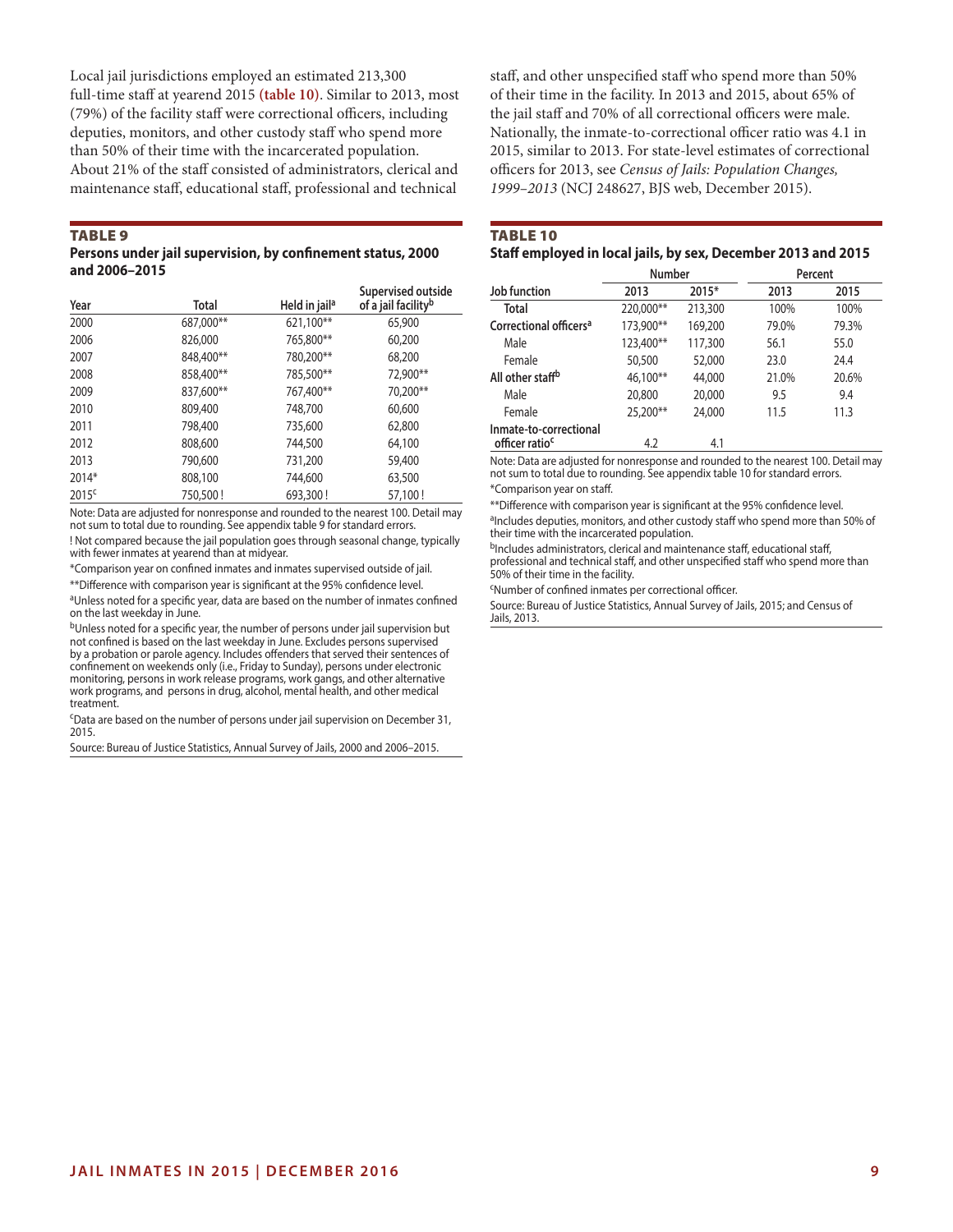# **Methodology**

## **Annual Survey of Jails sampling design**

In years between the complete censuses of jails, the Bureau of Justice Statistics (BJS) conducts the Annual Survey of Jails (ASJ). The ASJ is a nationally representative survey of all county or city jail jurisdictions and all regional jails in the country. A jail jurisdiction is a county (parish in Louisiana) or municipal government that administers one or more local jails and represents the entity responsible for managing the jail facilities under its authority. Most jail jurisdictions consist of a single facility, but some contain multiple facilities and/or multiple facility operators, called reporting units. For example, four reporting units in Allegheny County, Pennsylvania, represent a single jail jurisdiction.

The ASJ sample is drawn at the jurisdiction level. When a jail jurisdiction with multiple reporting units is sampled, data are collected from all reporting units within that jail jurisdiction. BJS collapses the reporting units into jail jurisdictions and reports statistics at the jurisdiction level.

ASJ uses a stratified probability sample of jail jurisdictions to estimate the number and characteristics of jail inmates nationwide. The 2015 ASJ sample consists of 876 jail jurisdictions, representing 2,851 active jail jurisdictions nationwide.

The 2015 ASJ used 2013 Census of Jails as its sampling frame. All jail jurisdictions were grouped into 10 strata based on their average daily population (ADP) and presence of juveniles in 2013. In 8 of the 10 strata, a random sample of jail jurisdictions was selected. The remaining two strata were certainty strata, where all jurisdictions were selected with probability 1. One stratum consisted of all jails that were operated jointly by two or more jurisdictions (referred to as multijurisdictional jails). The other stratum consisted of all jail jurisdictions that—

- held juvenile inmates at the time of the 2013 Census of Jails and had an ADP of 500 or more inmates during the 12 months ending on December 31, 2013
- held only adult inmates and had an ADP of 750 or more
- were located in California
- were known to be operating in 2015 and not included in the 2013 Census of Jails.

The ASJ sample includes all California jail jurisdictions. This sampling feature was introduced in 2013 in response to the enactment of California AB 109 and AB 117, aimed to reduce the number of inmates housed in state prisons starting on October 1, 2011. After the enactment of these two laws, the jail population in California experienced an unusual increase, which was atypical of the rest of the United States. For this reason, the ASJ sampling design was modified to include all California jail jurisdictions in a certainty (self-representing) stratum (see *Methodology* in *Jail Inmates at Midyear* 2014 (NCJ 248629, BJS web, June 2015)). The inclusion of all California jail jurisdictions resulted in an additional 21 jurisdictions.

The sample also includes in the certainty stratum all six new jail jurisdictions that were known to be operating in 2015 and not represented in the sampling frame (2013 Census of Jails).

## **Response rate and nonresponse adjustment**

Data were collected through a web-based survey. The initial sample consisted of 881 jail jurisdictions. Six jurisdictions were closed or merged with other jurisdictions at the time of the survey and dropped from the sample, resulting in a total of 876 active jail jurisdictions. The response rate was 97%.

## *Nonresponse weighting adjustment*

Nonresponse weighting was implemented to account for unit nonresponse. Jurisdictions were grouped into weighting classes based on sampling stratum and the 2013 inmate population. Using a simple weighting class method, the design weight of nonresponding jail jurisdictions was equally allocated to each of the responding jails within the same weighting class. The nonresponse weighting adjustment factor calculated within each weighting class h as:

$$
F_h = \frac{\sum_{i=1}^{n_h} W_{hi} \times JURISA_{hi}}{\sum_{i=1}^{n_h} W_{hi} \times JURISR_{hi}}
$$

where

 $n<sub>h</sub>$  = number of jurisdictions sampled in weighting class h,

 $w<sub>hi</sub>$  = sampling weight for jurisdiction i in weighting class h,

 $JURISA<sub>hi</sub> = active status indicator for jurisdiction i in$ weighting class h ( $1 =$  active,  $0 =$  out-of-scope), and

 $JURISR<sub>hi</sub>$  = response indicator of jurisdiction i in weighting class h (1 = respondent,  $0$  = nonrespondent).

## *Final weight*

The final weight  $FW<sub>hi</sub>$  for each jail jurisdiction is

$$
FW_{hi} = W_{hi} \times F_h \times JURISR_{hi}
$$

where

JAILR $_{hi}$  set the final weight to 0 for jurisdictions that were outof-scope or nonrespondents.

## **Item nonresponse imputation**

Item response rates ranged from 92% to 99%. For responding jail jurisdictions that were unable to provide some requested items, a weighted sequential hot-deck/cold-deck imputation procedure was used to impute values. This procedure, implemented using the SUDAAN software package, substitutes current-year respondent and prior-year (2013 Census of Jails, cold-deck) data for missing values. The donor for each missing item was randomly selected from within a set of similar jails, sorted by related previous-year population values. The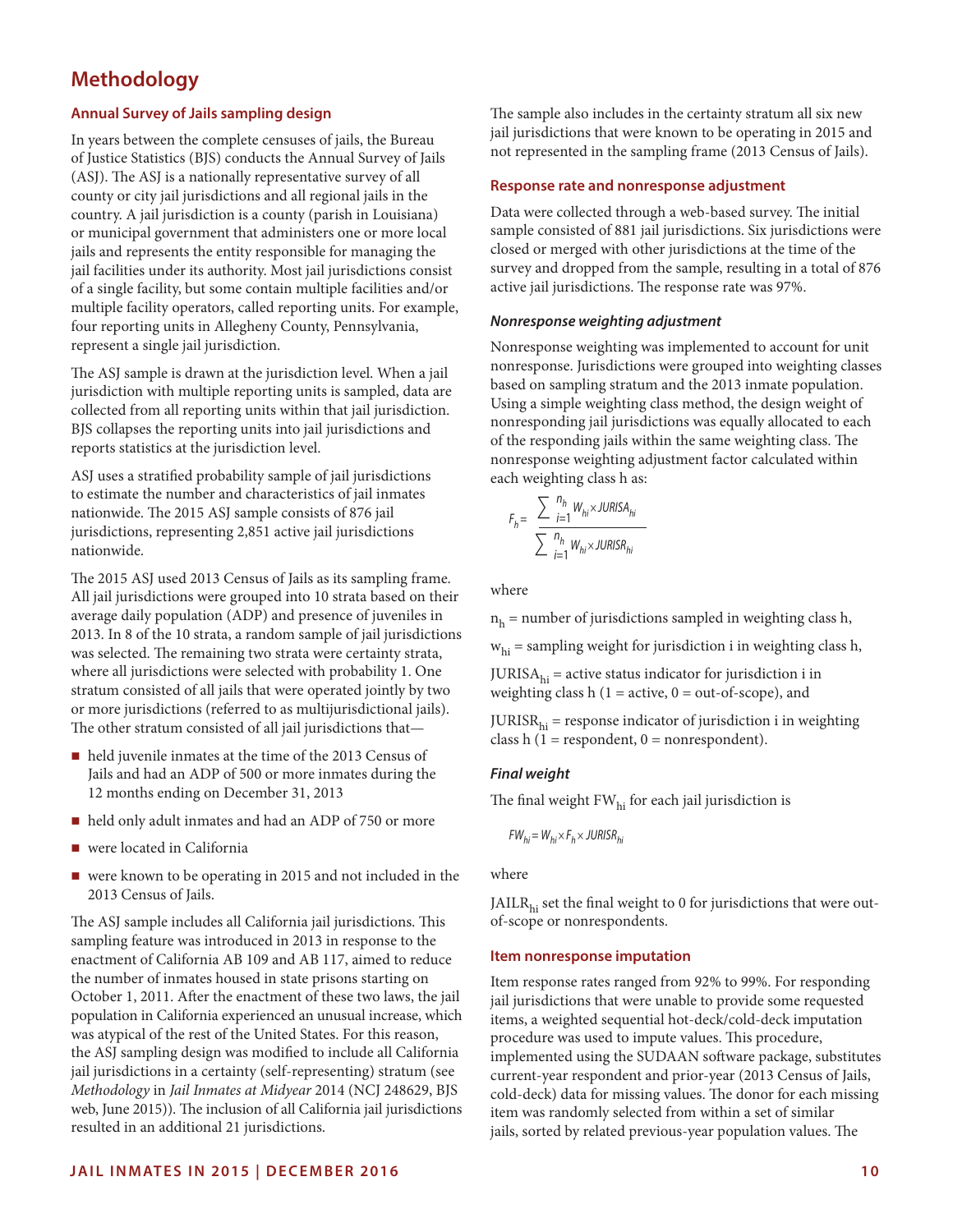resulting imputed values are generally similar to the reported values of the previous year, but are not identical because of differences between each donor and item pairing and the year-to-year fluctuation in donor population values.

## **Midyear and yearend population difference**

Prior to 2015, the ASJ used midyear (last weekday in June) as the reference date in data collection. The 2015 ASJ changed the reference date to December 31. Comparisons of yearend data from 2015 ASJ with previous midyear data need to consider seasonal variations, as jails typically hold fewer inmates at yearend than at midyear.

## **Calculating weekly turnover rates**

Weekly jail turnover rates were modeled after the Bureau of Labor Statistics' Job Openings and Labor Turnover Survey. Additional information on turnover rates is available at http://www.bls.gov/jlt/. Jail turnover rates were calculated by adding admissions and releases, and then dividing by the ADP. The turnover rate accounts for jail admissions and releases and gives an indication of the fluctuation of the jail population. It is calculated as the sum of average weekly admissions and releases, divided by the average daily population: (annual admissions + annual releases)/ADP\*(7/365).

## **Jurisdiction size categories**

In the 2011 through 2014 jail inmate reports, BJS categorized jurisdiction sizes based on the ADP during the 12 months ending midyear 2006 (the first year in the ASJ sample for that period). The jurisdiction size for 2015 was based on the ASJ 2015 sample. The jurisdiction size categories for 2014 were based on average daily population during the 12-month period ending June 30, 2014, and for 2015 ADP was based on the 12-month period ending December 31, 2015. It assumes a similar fluctuation in the ADP during the two time periods. As a result, not all data in previous reports are comparable with data in this report.

## **Jail functions**

Jails in the ASJ include confinement facilities—usually administered by a local law enforcement agency—that are intended for adults but may hold juveniles before or after they are adjudicated. Facilities include jails and city or county correctional centers, special jail facilities, such as medical or treatment release centers, halfway houses, and work farms, and temporary holding or lockup facilities that are part of the jail's combined function. Inmates sentenced to jail facilities usually have a sentence of 1 year or less.

Within the ASJ, jails—

- **receive individuals pending arraignment and hold them** awaiting trial, conviction, or sentencing
- re-admit probation, parole, and bail bond violators and absconders temporarily detain juveniles pending their transfer to juvenile authorities
- $\blacksquare$  hold mentally ill persons pending their movement to appropriate mental health facilities
- $\blacksquare$  hold individuals for the military, for protective custody, for contempt, and for the courts as witnesses
- $\blacksquare$  release convicted inmates to the community upon completion of sentence
- $\blacksquare$  transfer inmates to federal, state, or other authorities
- house inmates for federal, state, or other authorities because of crowding of their facilities
- sometimes operate community-based programs as alternatives to incarceration.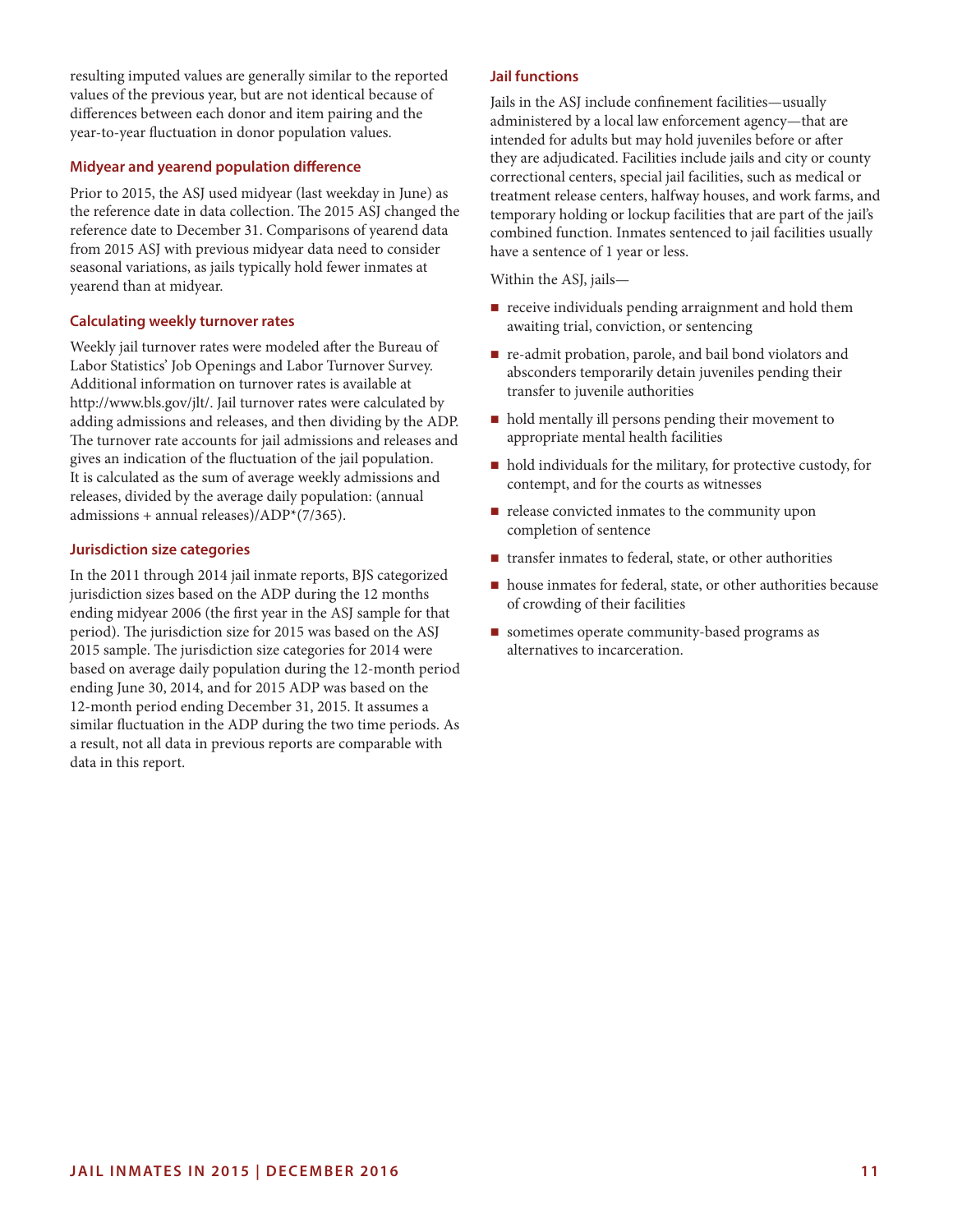## APPENDIX TABLE 1

## **Standard errors for table 1: Inmates confined in local jails, average daily population, and incarceration rates, midyear 2000 and 2005–2015; yearend 2015**

| Year  | <b>Confined inmates</b> | Average daily population |
|-------|-------------------------|--------------------------|
| 2000  | 2,504                   | 2,265                    |
| 2005  | $\sim$                  | $\sim$                   |
| 2006  | 3,552                   | 3,230                    |
| 2007  | 3,720                   | 3,549                    |
| 2008  | 4,016                   | 3,883                    |
| 2009  | 4.231                   | 4,109                    |
| 2010  | 5,430                   | 5,359                    |
| 2011  | 6,009                   | 5,879                    |
| 2012  | 7,684                   | 7,769                    |
| 2013  | 8,042                   | 7,943                    |
| 2014  | 8,382                   | 8,430                    |
| 2015  | 7,378                   | ٠                        |
| 2015* | 7.017                   | 7,312                    |

APPENDIX TABLE 2

**Standard errors for table 2: Number of annual admissions to local jails, 1999 and 2007–2015**

| Year | <b>Total</b>                                                                         |  |
|------|--------------------------------------------------------------------------------------|--|
| 1999 | $\sim$                                                                               |  |
| 2007 | 169,151                                                                              |  |
| 2008 | 272,916                                                                              |  |
| 2009 | 178,537                                                                              |  |
| 2010 | 233,704                                                                              |  |
| 2011 | 211,335                                                                              |  |
| 2012 | 188,549                                                                              |  |
| 2013 | 688,181                                                                              |  |
| 2014 | 205,287                                                                              |  |
| 2015 | 159,097                                                                              |  |
|      | $\sim$ Not annlicable Data represent a complete enumeration based on the 1999 Census |  |

applicable. Data represent a complete enumeration based on the 1999 Census of Jails.

Source: Bureau of Justice Statistics, Census of Jails, 1999; and Annual Survey of Jails (ASJ), 2007–2015.

~Not applicable. Data represent a complete enumeration based on the 2005 Census of Jail Inmates.

:Not calculated.

\*Data are based on the number of persons under jail supervision on December 31, 2015.

Source: Bureau of Justice Statistics, Annual Survey of Jails, 2000 and 2006–2015; and Census of Jail Inmates, 2005.

## APPENDIX TABLE 3

#### **Standard errors for table 3: Number of confined inmates in local jails, by characteristics, midyear 2000, 2005, and 2010–2014; yearend 2015**

|                                                  | Midyear  |             |       |       |       |       |       |              |
|--------------------------------------------------|----------|-------------|-------|-------|-------|-------|-------|--------------|
| Characteristic                                   | 2000     | 2005        | 2010  | 2011  | 2012  | 2013  | 2014  | Yearend 2015 |
| <b>Total</b>                                     | 2,504    | $\sim$      | 5,430 | 6,009 | 7,684 | 8,042 | 8,382 | 7,017        |
| Sex                                              |          |             |       |       |       |       |       |              |
| Male                                             | 2,235    | $\sim$      | 4,832 | 5,278 | 6,776 | 7,088 | 7,015 | 6,096        |
| Female                                           | 548      | $\sim$      | 999   | 1,179 | 1,404 | 1,469 | 1,532 | 1,258        |
| Adult                                            | 2,492    | $\sim$      | 5,400 | 6,004 | 7,655 | 8,049 | 8,004 | 7,003        |
| Male                                             | 2,223    | $\sim$      | 4,794 | 5,241 | 6,685 | 7,025 | 6,961 | 6,083        |
| Female                                           | 542      | $\sim$      | 994   | 1,177 | 1,398 | 1,467 | 1,531 | 1,258        |
| Juvenile                                         | 211      | $\sim$      | 263   | 172   | 241   | 199   | 164   | 118          |
| Held as adult                                    | 181      | $\sim$      | 246   | 151   | 230   | 143   | 158   | 114          |
| Held as juvenile                                 | 132      | $\sim$      | 255   | 77    | 84    | 139   | 46    | 42           |
| Race/Hispanic origin                             |          |             |       |       |       |       |       |              |
| White                                            | 2,676    | $\sim$      | 3,589 | 3,764 | 4,370 | 4,574 | 4,605 | 3,917        |
| Black/African American                           | 1,853    | $\sim$      | 3,194 | 3,418 | 4,608 | 4,860 | 4,712 | 3,413        |
| Hispanic/Latino                                  | 1,075    | $\thicksim$ | 2,131 | 2,617 | 2,958 | 2,580 | 2,719 | 3,080        |
| American Indian/<br>Alaska Native                | 363      | $\sim$      | 1,031 | 933   | 866   | 932   | 926   | 838          |
| Asian/Native Hawaiian/<br>Other Pacific Islander | 112      | $\sim$      | 130   | 188   | 239   | 125   | 196   | 182          |
| Two or more races                                | $\cdots$ | $\sim$      | 153   | 149   | 161   | 212   | 180   | 120          |
| <b>Conviction status</b>                         |          |             |       |       |       |       |       |              |
| Convicted                                        | 2,258    | $\thicksim$ | 3,292 | 3,521 | 3,750 | 3,619 | 4,156 | 4,734        |
| Unconvicted                                      | 2,256    | $\sim$      | 4,515 | 4,819 | 5,918 | 6,740 | 5,691 | 4,668        |

Note: Standard errors are based on the reported data for 2000 and 2005–2014 in table 3 and were not estimated for survey item nonresponse.

…Not collected.

~Not applicable. Data represent a complete enumeration based on the 2005 Census of Jail Inmates.

Source: Bureau of Justice Statistics, Annual Survey of Jails (ASJ), 2000 and 2010–2015; and Census of Jail Inmates, 2005.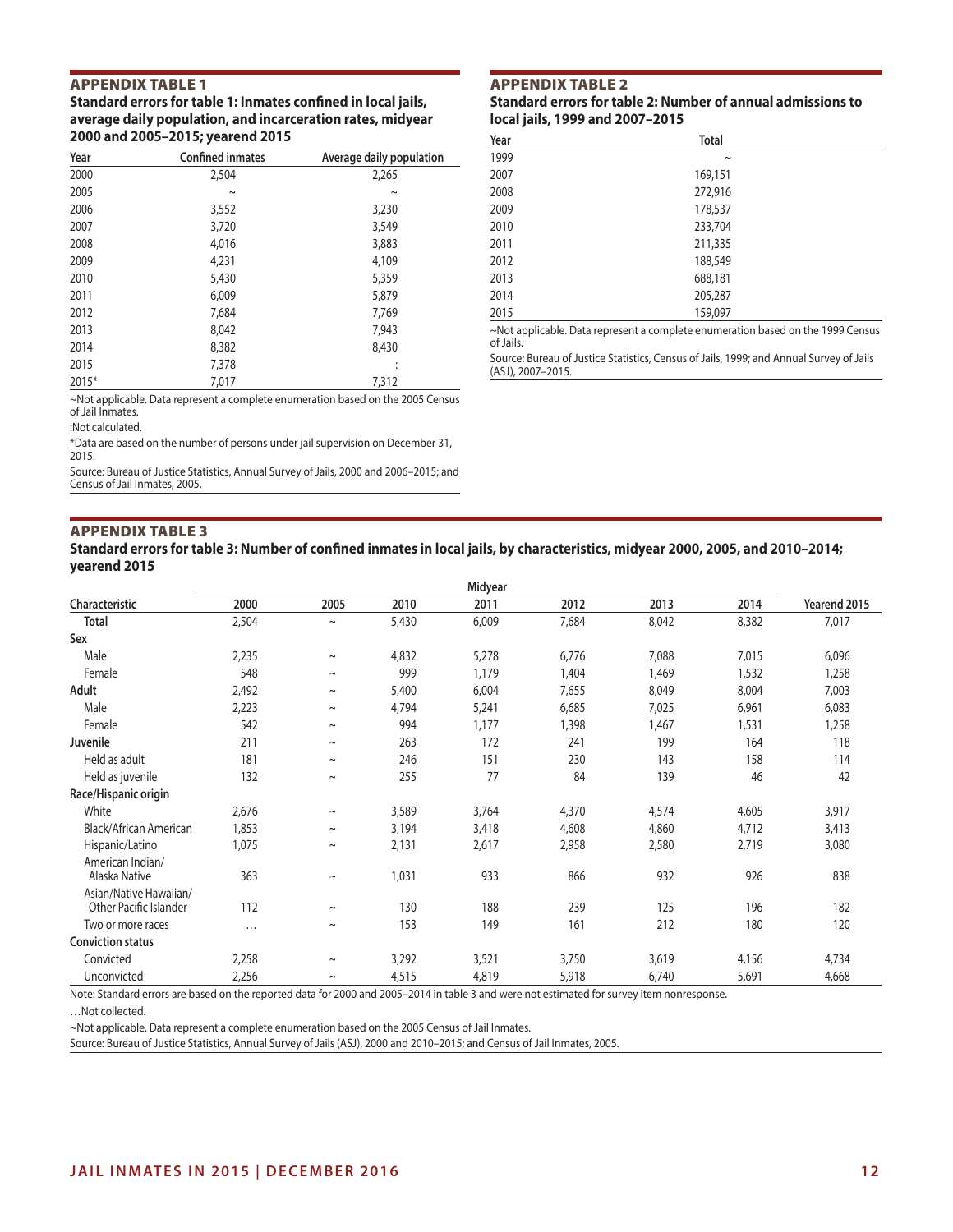## APPENDIX TABLE 4

**Standard errors for table 4: Percent of confined inmates in local jails, by characteristics, midyear 2000, 2005, and 2010–2014; yearend 2015**

|                                   | Midyear                  |        |                                       |                          |                                                     |                          |                                       |                          |
|-----------------------------------|--------------------------|--------|---------------------------------------|--------------------------|-----------------------------------------------------|--------------------------|---------------------------------------|--------------------------|
| Characteristic                    | 2000                     | 2005   | 2010                                  | 2011                     | 2012                                                | 2013                     | 2014                                  | Yearend 2015             |
| Sex                               |                          |        |                                       |                          |                                                     |                          |                                       |                          |
| Male                              | 0.1%                     | $\sim$ | 0.1%                                  | 0.1%                     | 0.1%                                                | 0.1%                     | 0.2%                                  | 0.1%                     |
| Female                            | 0.1                      | $\sim$ | 0.1                                   | 0.1                      | 0.1                                                 | 0.1                      | 0.2                                   | 0.1                      |
| Adult                             | $\overline{\phantom{a}}$ | $\sim$ | $\overline{\phantom{a}}$              | $\overline{a}$           | $\hspace{0.05cm}$ $\hspace{0.05cm}$                 | $\overline{\phantom{a}}$ | $\overline{\phantom{a}}$              | $\overline{\phantom{a}}$ |
| Male                              | 0.1%                     | $\sim$ | 0.1%                                  | 0.1%                     | 0.1%                                                | 0.1%                     | 0.1%                                  | 0.1%                     |
| Female                            | 0.1                      | $\sim$ | 0.1                                   | 0.1                      | 0.1                                                 | 0.1                      | 0.2                                   | 0.1                      |
| Juvenile                          | $- -$                    | $\sim$ | $\overline{\phantom{a}}$              | $\overline{a}$           | $\hspace{0.05cm}$ $\hspace{0.05cm}$                 | --                       | $\overline{\phantom{a}}$              | $\hspace{0.05cm} \ldots$ |
| Held as adult                     | $\hspace{0.05cm} \ldots$ | $\sim$ | $\hspace{0.05cm}$ – $\hspace{0.05cm}$ | $\overline{\phantom{a}}$ | $\hspace{0.05cm} -\hspace{0.05cm} -\hspace{0.05cm}$ | $\overline{\phantom{a}}$ | $\hspace{0.05cm}$ – $\hspace{0.05cm}$ | $\hspace{0.05cm} \ldots$ |
| Held as juvenile                  | $\overline{\phantom{a}}$ | $\sim$ | $\overline{\phantom{a}}$              | $\overline{\phantom{a}}$ | $\hspace{0.05cm} -\hspace{0.05cm} -\hspace{0.05cm}$ | $\overline{\phantom{a}}$ | --                                    | $\overline{\phantom{a}}$ |
| Race/Hispanic origin              |                          |        |                                       |                          |                                                     |                          |                                       |                          |
| White                             | 0.3%                     | $\sim$ | 0.4%                                  | 0.4%                     | 0.5%                                                | 0.5%                     | 0.5%                                  | 0.5%                     |
| Black/African American            | 0.3                      | $\sim$ | 0.4                                   | 0.4                      | 0.5                                                 | 0.5                      | 0.5                                   | 0.4                      |
| Hispanic/Latino                   | 0.2                      | $\sim$ | 0.3                                   | 0.3                      | 0.4                                                 | 0.3                      | 0.3                                   | 0.4                      |
| American Indian/<br>Alaska Native | 0.1                      | $\sim$ | 0.2                                   | 0.1                      | 0.1                                                 | 0.1                      | 0.1                                   | 0.1                      |
| Asian/Native Hawaiian/            |                          |        |                                       |                          |                                                     |                          |                                       |                          |
| Other Pacific Islander            | $- -$                    | $\sim$ | $-$                                   | --                       | --                                                  | $-$                      | $-$                                   | $-$                      |
| Two or more races                 | $\cdots$                 | $\sim$ | $-$                                   | --                       | $-$                                                 | $\overline{\phantom{a}}$ | $-$                                   | $-$                      |
| <b>Conviction status</b>          |                          |        |                                       |                          |                                                     |                          |                                       |                          |
| Convicted                         | 0.3%                     | $\sim$ | 0.4%                                  | 0.4%                     | 0.5%                                                | 0.5%                     | 0.5%                                  | 0.5%                     |
| Unconvicted                       | 0.3                      | $\sim$ | 0.4                                   | 0.4                      | 0.5                                                 | 0.5                      | 0.5                                   | 0.5                      |
|                                   |                          |        |                                       |                          |                                                     |                          |                                       |                          |

--Less than 0.05%.

…Not collected.

~Not applicable. Data represent a complete enumeration based on the 2005 Census of Jail Inmates.

Source: Bureau of Justice Statistics, Annual Survey of Jails (ASJ), 2000 and 2006–2015; and Census of Jail Inmates, 2005

## APPENDIX TABLE 5

**Standard errors for table 5: Mean and proportion of the average daily jail population, by size of jurisdiction, 2014 and 2015**

## APPENDIX TABLE 6

**Standard errors for table 6: Rated capacity of local jails and percent of capacity occupied, 2000 and 2005–2015**

|                                                                          |       | Mean ADP | Percent of total ADP |        |
|--------------------------------------------------------------------------|-------|----------|----------------------|--------|
| Jurisdiction size                                                        | 2014  | 2015     | 2014                 | 2015   |
| Total                                                                    | 3.1   | 2.6      | $\sim$               | $\sim$ |
| 49 or fewer                                                              | 1.2   | 1.4      | 0.2%                 | 0.3%   |
| $50 - 99$                                                                | 1.6   | 1.7      | 0.4                  | 0.4    |
| 100-249                                                                  | 2.8   | 3.3      | 0.6                  | 0.6    |
| 250-499                                                                  | 4.7   | 3.7      | 0.7                  | 0.4    |
| 500-999                                                                  | 4.7   | 4.3      | 0.7                  | 0.4    |
| 1,000-2,499                                                              | 10.1  | 6.9      | 0.5                  | 0.4    |
| 2,500 or more                                                            | 105.0 | 160.4    | 0.8                  | 0.8    |
| ~Not applicable.                                                         |       |          |                      |        |
| Source: Bureau of Justice Statistics, Annual Survey of Jails, 2014–2015. |       |          |                      |        |

|      |                | Percent of capacity occupied |                             |  |  |
|------|----------------|------------------------------|-----------------------------|--|--|
| Year | Rated capacity | Confined 1-day<br>population | Average daily<br>population |  |  |
| 2000 | 3,425          | 0.4%                         | 0.4%                        |  |  |
| 2005 | $\sim$         | $\sim$                       | $\sim$                      |  |  |
| 2006 | 4.741          | 0.4                          | 0.4                         |  |  |
| 2007 | 5,056          | 0.4                          | 0.4                         |  |  |
| 2008 | 5,063          | 0.4                          | 0.4                         |  |  |
| 2009 | 6,460          | 0.5                          | 0.5                         |  |  |
| 2010 | 11,013         | 0.9                          | 0.9                         |  |  |
| 2011 | 11,776         | 0.9                          | 0.9                         |  |  |
| 2012 | 10,217         | 0.5                          | 0.5                         |  |  |
| 2013 | 13,198         | 0.5                          | 0.5                         |  |  |
| 2014 | 11,082         | 0.4                          | 0.4                         |  |  |
| 2015 | 9,518          | 0.4                          | 0.4                         |  |  |

~Not applicable. Data represent a complete enumeration based on the 2005 Census of Jail Inmates.

Source: Bureau of Justice Statistics, Annual Survey of Jails, 2000 and 2006–2015; and Census of Jail Inmates, 2005.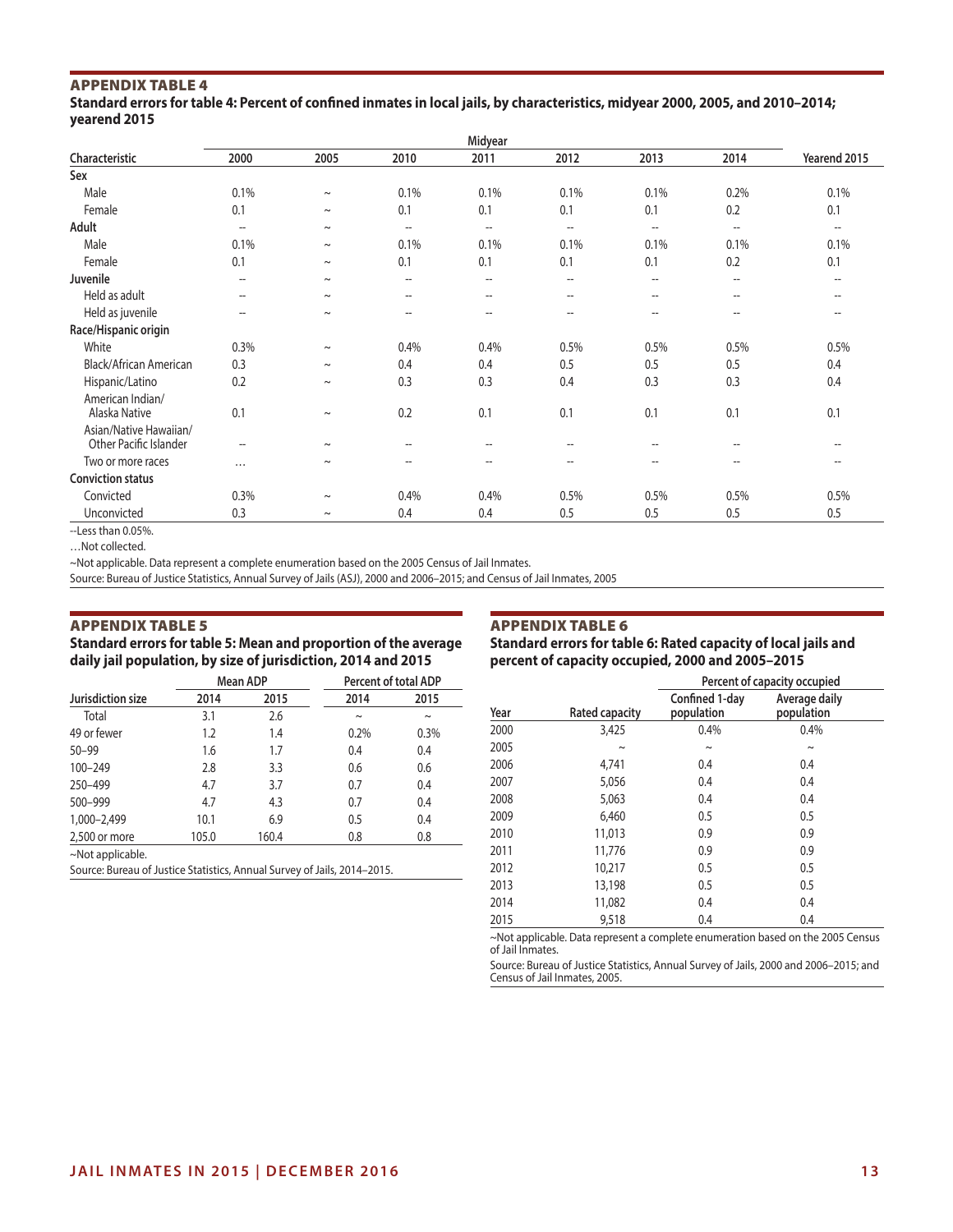## APPENDIX TABLE 7

## **Standard errors for table 7: Percent of jail capacity occupied based on average daily population, by size of jurisdiction, 2014 and 2015**

|                                                                          |       | Percent | Percent of jail jurisdictions<br>operating over<br>100% of capacity |      |  |  |
|--------------------------------------------------------------------------|-------|---------|---------------------------------------------------------------------|------|--|--|
| Jurisdiction size                                                        | 2014  | 2015    | 2014                                                                | 2015 |  |  |
| Total                                                                    | 0.42% | 0.40%   | 1.3%                                                                | 1.3% |  |  |
| 49 or fewer                                                              | 2.47  | 2.72    | 2.1                                                                 | 2.2  |  |  |
| $50 - 99$                                                                | 2.15  | 3.00    | 4.0                                                                 | 4.1  |  |  |
| 100-249                                                                  | 1.58  | 1.55    | 2.7                                                                 | 3.0  |  |  |
| 250-499                                                                  | 1.43  | 1.00    | 2.9                                                                 | 1.9  |  |  |
| 500-999                                                                  | 0.86  | 0.44    | 1.5                                                                 | 1.3  |  |  |
| 1,000-2,499                                                              | 0.47  | 0.32    | 1.1                                                                 | 0.7  |  |  |
| 2,500 or more                                                            | 0.72  | 0.63    | 1.3                                                                 | 1.6  |  |  |
| Source: Bureau of Justice Statistics, Annual Survey of Jails, 2014-2015. |       |         |                                                                     |      |  |  |

## APPENDIX TABLE 8

**Standard errors for table 8: Average daily jail population, admissions, and turnover rate, by size of jurisdiction, 2014 and 2015**

|                                                                          | <b>ADP</b> |       | <b>Estimated number of annual admissions</b> |         | Weekly turnover rate |      |
|--------------------------------------------------------------------------|------------|-------|----------------------------------------------|---------|----------------------|------|
| Jurisdiction size                                                        | 2014       | 2015  | 2014                                         | 2015    | 2014                 | 2015 |
| Total                                                                    | 8,430      | 7,312 | 205,287                                      | 159,097 | 0.9%                 | 0.7% |
| 49 or fewer                                                              | 1,655      | 1,927 | 76,172                                       | 95,276  | 12.8                 | 10.3 |
| $50 - 99$                                                                | 3,283      | 3.214 | 113,967                                      | 71.177  | 8.8                  | 4.4  |
| 100-249                                                                  | 4,740      | 4,567 | 127,025                                      | 104,293 | 3.8                  | 2.4  |
| 250-499                                                                  | 5,082      | 3,090 | 129,569                                      | 92.134  | 3.2                  | 2.8  |
| 500-999                                                                  | 5.144      | 3,043 | 67,870                                       | 50,822  | 1.1                  | 0.6  |
| 1,000-2,499                                                              | 3,649      | 1.807 | 58,340                                       | 29,450  | 0.7                  | 0.3  |
| 2,500 or more                                                            | 7.471      | 7,120 | 87,695                                       | 64,185  | 0.6                  | 0.9  |
| Source: Bureau of Justice Statistics, Annual Survey of Jails, 2014-2015. |            |       |                                              |         |                      |      |

## APPENDIX TABLE 9

**Standard errors for table 9: Persons under jail supervision, by confinement status, 2000 and 2006–2015**

 2,728 2,504 996 3,783 3,552 1,151 4,041 3,720 1,267 4,732 4,016 2,327 4,548 4,231 1,535 5,897 5,430 1,960 6,446 6,009 1,832 8,438 7,684 2,418 8,692 8,042 2,351 9,248 8,382 2,707 2015\* 7,398 7,017 1,671

**Year Total Held in jail**

## APPENDIX TABLE 10

**Standard errors for table 10: Staff employed in local jails, by sex, December 2013 and 2015**

| Supervised outside | Job function                                                                   | 2015  |  |  |  |  |
|--------------------|--------------------------------------------------------------------------------|-------|--|--|--|--|
| of a jail facility | Total                                                                          | 2,599 |  |  |  |  |
| 996                | <b>Correctional officers</b>                                                   | 2,260 |  |  |  |  |
| 1,151              | Male                                                                           | 1,532 |  |  |  |  |
| 1,267              | Female                                                                         | 918   |  |  |  |  |
| 2,327              | All other staff                                                                | 791   |  |  |  |  |
| 1,535              | Male                                                                           | 463   |  |  |  |  |
| 1,960              | Female                                                                         | 428   |  |  |  |  |
| 1,832              | Note: For 2013, data represent a complete enumeration based on the 2013 Census |       |  |  |  |  |
| 2.418              | of Jails.                                                                      |       |  |  |  |  |

Source: Bureau of Justice Statistics, Annual Survey of Jails, 2015.

\*Data are based on the number of persons under jail supervision on

December 31, 2015.

Source: Bureau of Justice Statistics, Annual Survey of Jails, 2000 and 2006–2015.